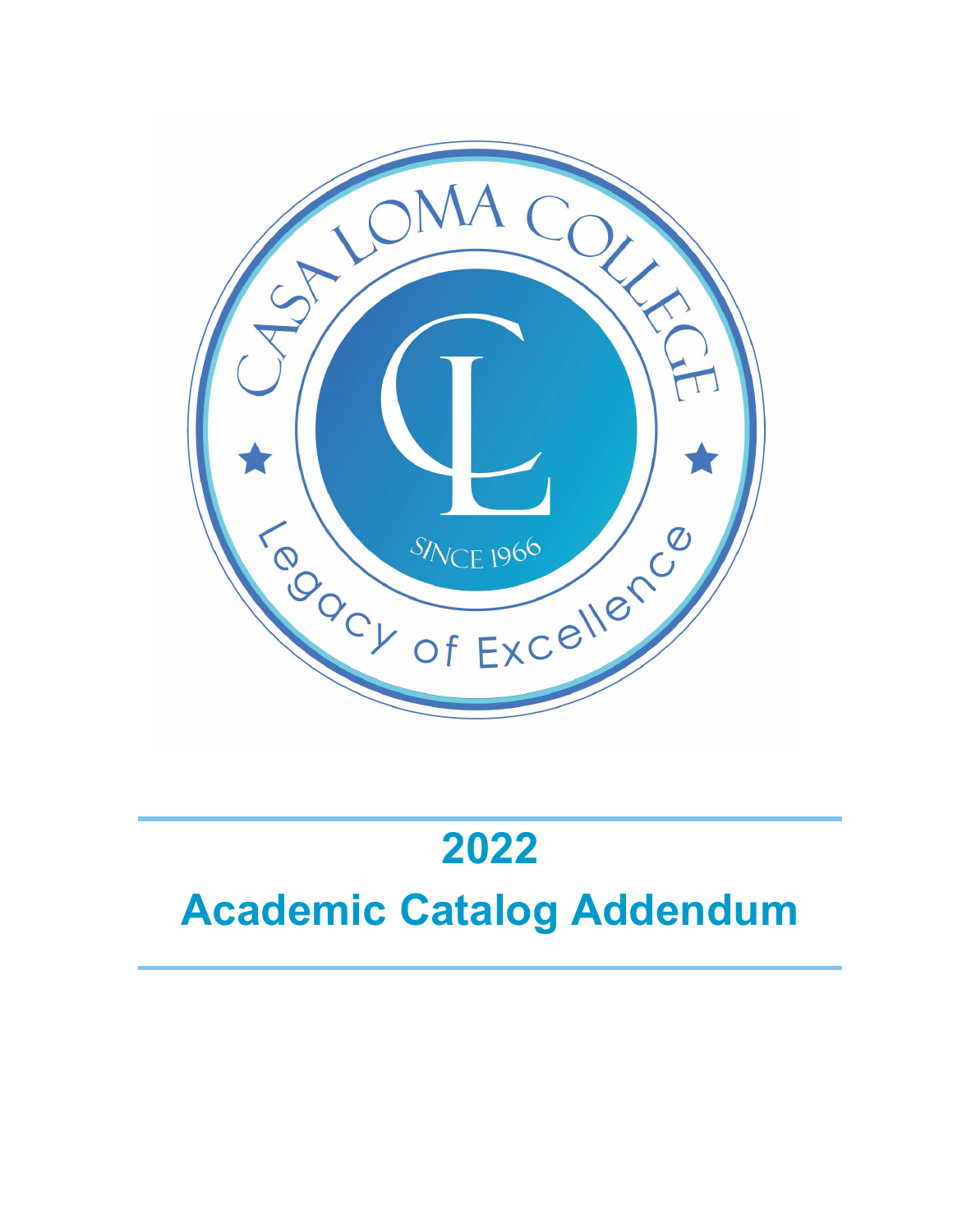

### **Catalog Changes and Addendum History**

### **Effective May 24, 2022**

| Date of Change/Update | <b>Change/Update Description</b>                                                                                                                                                                                                                                                                                                                                                                                                                                 |
|-----------------------|------------------------------------------------------------------------------------------------------------------------------------------------------------------------------------------------------------------------------------------------------------------------------------------------------------------------------------------------------------------------------------------------------------------------------------------------------------------|
| 5/24/2022             | <b>Casa Loma College Administration and Faculty</b><br>Updated                                                                                                                                                                                                                                                                                                                                                                                                   |
| 4/7/2022              | <b>Casa Loma College Administration and Faculty</b><br><b>Updated with Nashville Center</b>                                                                                                                                                                                                                                                                                                                                                                      |
| 3/04/2022             | <b>BUSINESS HOURS</b><br>Pg. 3 Academic Catalog<br><b>Van Nuys Campus</b> is open and available to the students and public from<br>7:30 AM to 6:00 PM, Monday through Thursday and 7:30 AM to 5:00 PM,<br>Friday. Open on Saturday 7:30 AM to 2:00 PM.<br><b>Nashville Center:</b> is open and available to the students and public from<br>9:00 AM to 6:00 PM, Tuesday through Thursday and 8:00 AM to 5:00 PM,<br>Friday. Open on Saturday 7:30 AM to 2:00 PM. |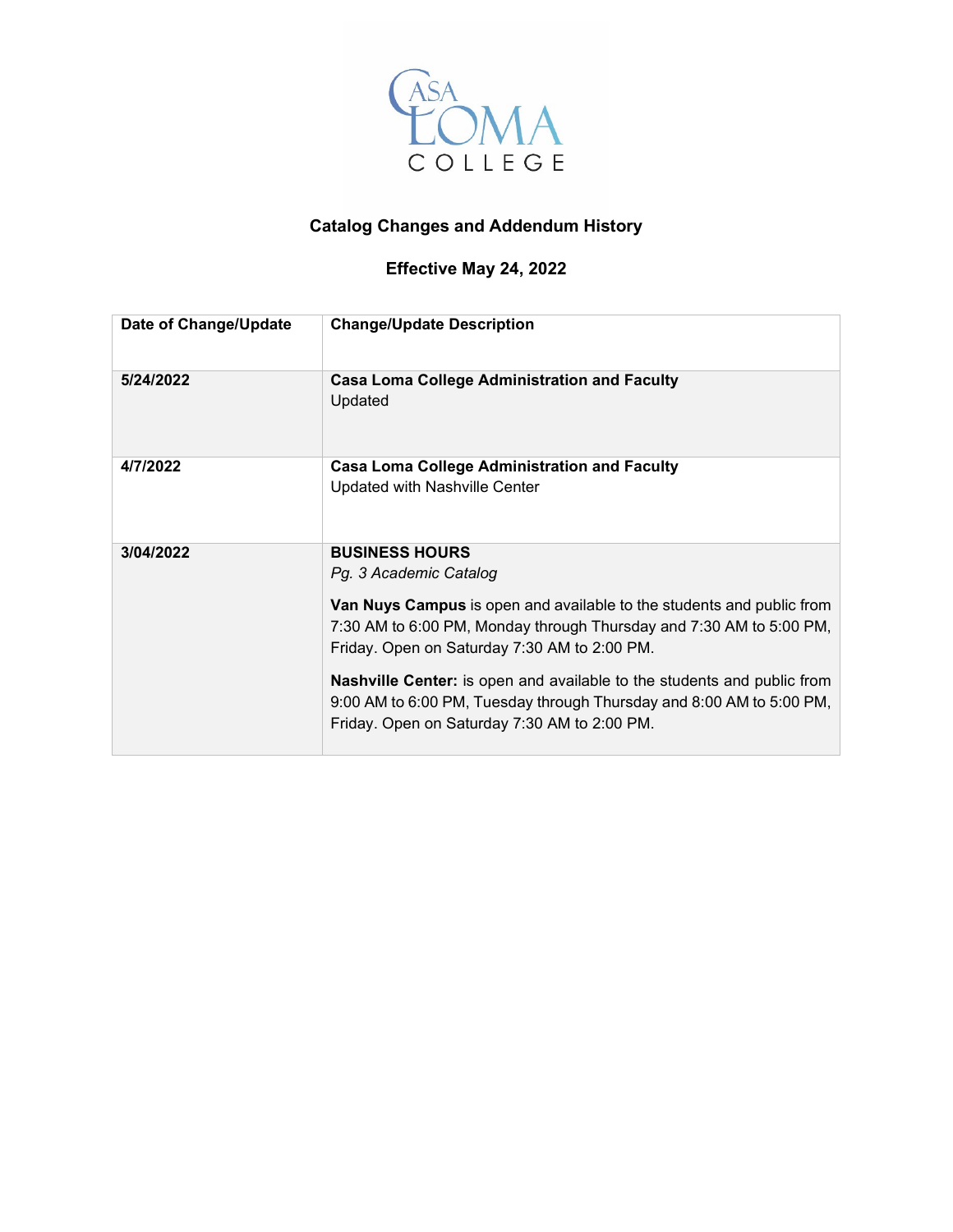| 2/18/2022 | <b>Admissions Assessment changed from Test of Adult Basic</b><br>Education (TABE) to Wonderlic (1/1/2022)<br>Pg. 27 Academic Catalog: Admissions Assessment - During the<br>admissions process, Casa Loma College uses Wonderlic to determine<br>an applicant's preparedness to undertake college-level coursework.<br>Pg. 28 Academic Catalog: Physical Therapist Assistant (A.A.S.): The PTA<br>Program is selective and candidates for admission are ranked according<br>to an objective admission formula that ensures fairness and equitability.<br>Interviews are conducted by a panel.<br>The admission formula includes points for:<br>Admissions assessment scores as assessed by Wonderlic<br>$\bullet$<br>Prior post-secondary education if any<br><b>GPA</b> |  |  |  |  |
|-----------|--------------------------------------------------------------------------------------------------------------------------------------------------------------------------------------------------------------------------------------------------------------------------------------------------------------------------------------------------------------------------------------------------------------------------------------------------------------------------------------------------------------------------------------------------------------------------------------------------------------------------------------------------------------------------------------------------------------------------------------------------------------------------|--|--|--|--|
|           | Personal interview with PTA Admissions Panel which<br>includes points for:<br>communication • motivation • commitment<br>$\circ$<br>knowledge of the profession . writing sample<br>$\circ$                                                                                                                                                                                                                                                                                                                                                                                                                                                                                                                                                                              |  |  |  |  |
| 2/04/2022 | <b>Tuition and Fees:</b><br>Updated to reflect current textbook pricing and tuition charges                                                                                                                                                                                                                                                                                                                                                                                                                                                                                                                                                                                                                                                                              |  |  |  |  |
|           | <b>DMS Program</b><br>Pg. 17 Academic Catalog:<br>DMS clock hours are 2515 (previously reported incorrectly at 2408)                                                                                                                                                                                                                                                                                                                                                                                                                                                                                                                                                                                                                                                     |  |  |  |  |
|           | <b>MRI Program</b><br>Pg. 12 Academic Catalog:<br>Effective 12/7/2021 total program weeks changed from 92 to 94 weeks.                                                                                                                                                                                                                                                                                                                                                                                                                                                                                                                                                                                                                                                   |  |  |  |  |
|           | <b>MRI Curriculum</b><br>Pgs. 21 - 22 Academic Catalog: MRI Curriculum:                                                                                                                                                                                                                                                                                                                                                                                                                                                                                                                                                                                                                                                                                                  |  |  |  |  |
|           | BIO 224 Cross Sectional Anatomy lecture hours increased to 120 from<br>105. Credit hours for BIO 224 now at 10 credits.                                                                                                                                                                                                                                                                                                                                                                                                                                                                                                                                                                                                                                                  |  |  |  |  |
|           | MRR 305 MRI Course and Clinical Application Review lecture hours<br>decreased to 60 from 75. Credit hours for MRR 305 now at 4 credits.                                                                                                                                                                                                                                                                                                                                                                                                                                                                                                                                                                                                                                  |  |  |  |  |
| 1/25/2022 | <b>Student Tuition Recovery Fund:</b><br>Increase as reflected on Tuition and Fee Schedules. Tuition and Fee<br>Schedules effective with all programs starts April 1, 2022, and after.                                                                                                                                                                                                                                                                                                                                                                                                                                                                                                                                                                                   |  |  |  |  |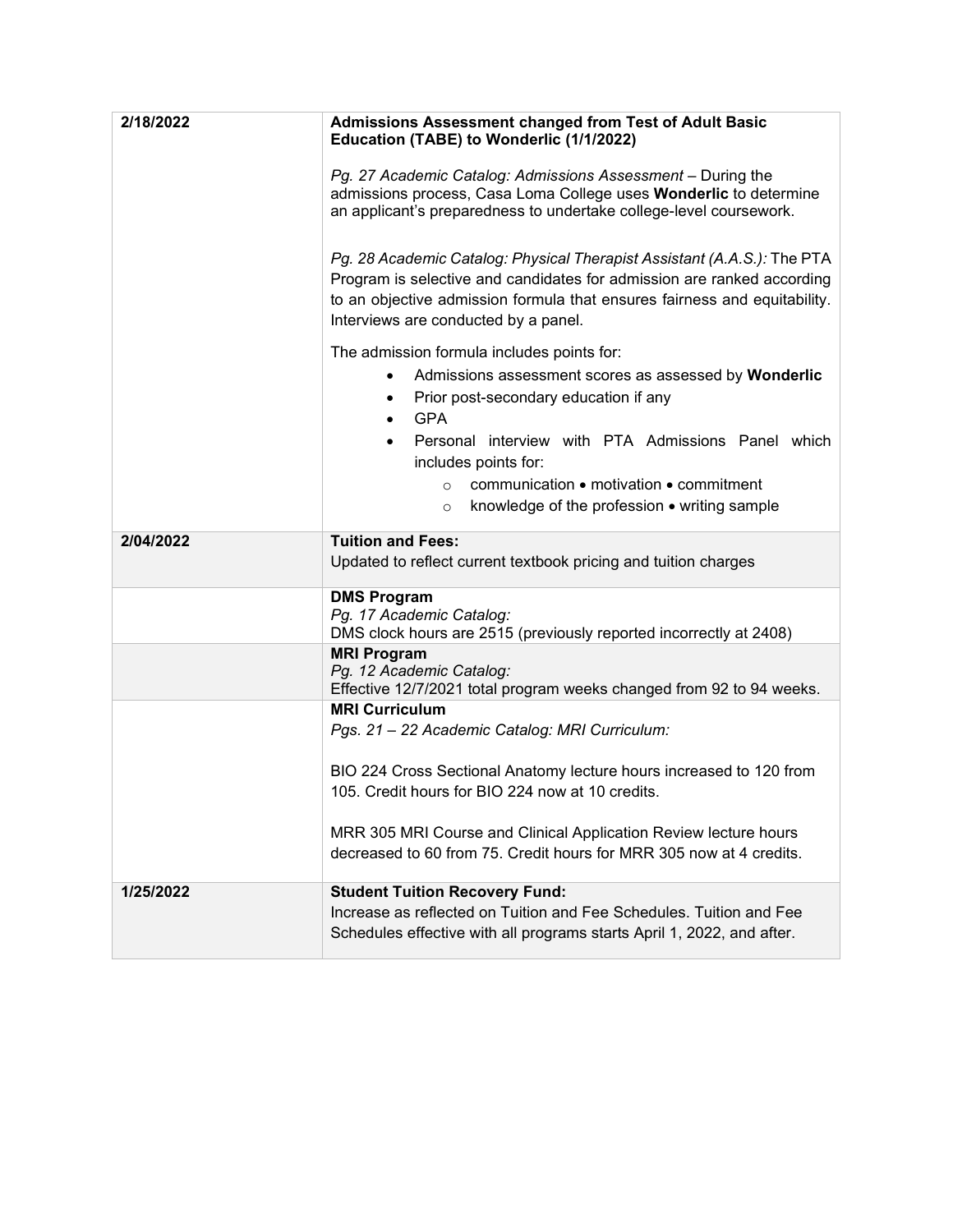| 1/6/2022   | <b>Transfer Credit</b><br>Page 30 Academic Catalog, 11/4/21: Change in transfer credit limits for<br>DMS and MRI.<br>Diagnostic Medical Sonography: A maximum of fourteen and one-half<br>(14.5) semester credits in general education courses. Transfer credit<br>may be given for BIO 120 Medical Terminology if criteria is met. ANA<br>201 and ANA 202 and SOC 100, SOC 110 are not eligible for transfer<br>credit.<br>Magnetic Resonance Imaging: A maximum of nine (9) semester<br>credits in general education courses and credit may be given for BIO<br>121 Medical Terminology if criteria is met. Core subjects, ANA 200,<br>SOC 100, HCR 202 and CDV 100 are not eligible for transfer credit.<br>Addition to Casa Loma College Administration and Faculty<br>Ara Brown, DMS Faculty<br>Catherine McVerry, DMS Faculty<br>Milan Manorat, DMS faculty |
|------------|-------------------------------------------------------------------------------------------------------------------------------------------------------------------------------------------------------------------------------------------------------------------------------------------------------------------------------------------------------------------------------------------------------------------------------------------------------------------------------------------------------------------------------------------------------------------------------------------------------------------------------------------------------------------------------------------------------------------------------------------------------------------------------------------------------------------------------------------------------------------|
| 11/16/2021 | Correction made to DMS Tuition Schedule - credits per academic year<br>were incorrect.                                                                                                                                                                                                                                                                                                                                                                                                                                                                                                                                                                                                                                                                                                                                                                            |
| 11/12/2021 | Correction made in College Leadership - George McPhatter, Director of<br>Student Finance/Financial Aid/ VA Certifying Official                                                                                                                                                                                                                                                                                                                                                                                                                                                                                                                                                                                                                                                                                                                                    |
|            |                                                                                                                                                                                                                                                                                                                                                                                                                                                                                                                                                                                                                                                                                                                                                                                                                                                                   |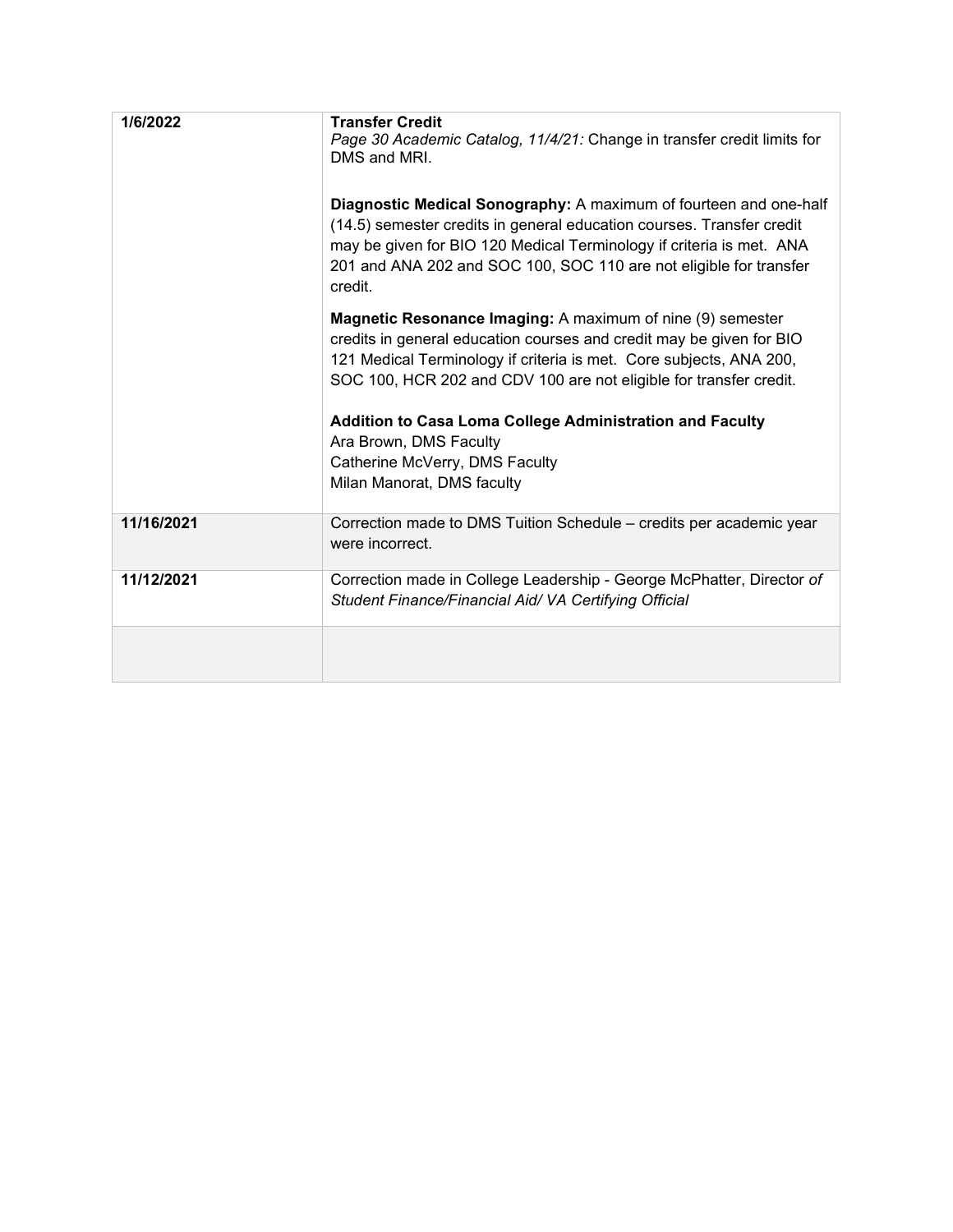#### **EFFECTIVE 5/24/2022**

| <b>BOARD OF REGENTS</b>                             |                                                                                                |
|-----------------------------------------------------|------------------------------------------------------------------------------------------------|
|                                                     |                                                                                                |
| <b>Jeff Keith</b>                                   | <b>Josh Figuli</b>                                                                             |
| Chair                                               | <b>Vice Chair</b>                                                                              |
| Don Kelley                                          | <b>David Mohr</b>                                                                              |
| Secretary                                           | Treasurer                                                                                      |
|                                                     |                                                                                                |
| <b>David Figuli</b>                                 |                                                                                                |
| <b>Board Member</b>                                 |                                                                                                |
|                                                     |                                                                                                |
| <b>COLLEGE LEADERSHIP</b>                           |                                                                                                |
|                                                     |                                                                                                |
| <b>Dr. Scott Sand</b><br>President, Campus Director | Lakhwinder Dhillon, RDMS, (AB, OB/GYN)<br>Associate Professor, Program Director, DMS           |
| Ph.D., Capella University                           | Certificate DMS, Sanford Brown Institute                                                       |
|                                                     | B.S. Construction Mgmt., Cal State Univ. Fresno                                                |
|                                                     |                                                                                                |
| <b>Kimberly Duncan</b>                              | Kathrina Fabros, PT                                                                            |
| Registrar<br>M.B.A., Northcentral University        | Associate Professor, Program Director, PTA<br>B.S. Physical Therapy, Manila Central University |
|                                                     |                                                                                                |
| Dr. Elena Felipe                                    | Jennifer Meyer                                                                                 |
| Director, Medical Radiography                       | Director, Educational Technology, Librarian                                                    |
| Ph.D., Keiser University                            | M.S., North Carolina Central University                                                        |
| Veronica Pantoja, B.S.                              | <b>Simone Quinto, ARMRIT</b>                                                                   |
| Senior Director, Administrative Services            | Associate Professor, Program Director, MRI                                                     |
| B.S., California State University Northridge        | B.S. Allied Health Leadership & Management,                                                    |
|                                                     | Casa Loma College                                                                              |
|                                                     |                                                                                                |
| <b>Cyrill Reiser</b><br>Director, MIS               | <b>Christy Ruoff</b><br>Senior Director, Student Finance                                       |
| B.S., Technische Berufsschule                       | Diploma, Lamson Junior College                                                                 |
|                                                     |                                                                                                |
| <b>Nicholas Walsh-Davis</b>                         |                                                                                                |
| Director, Student Affairs, Ombudsman                |                                                                                                |
| B.A., California State University Northridge        |                                                                                                |
|                                                     |                                                                                                |
|                                                     |                                                                                                |

The Academic Catalog Addendum is part of the Academic Catalog & Program Student Handbooks Effective February 1, 2022, First Edition 2021, Published November 4, 2021 Rev. 1/22; 2/22; 4/22; 5/22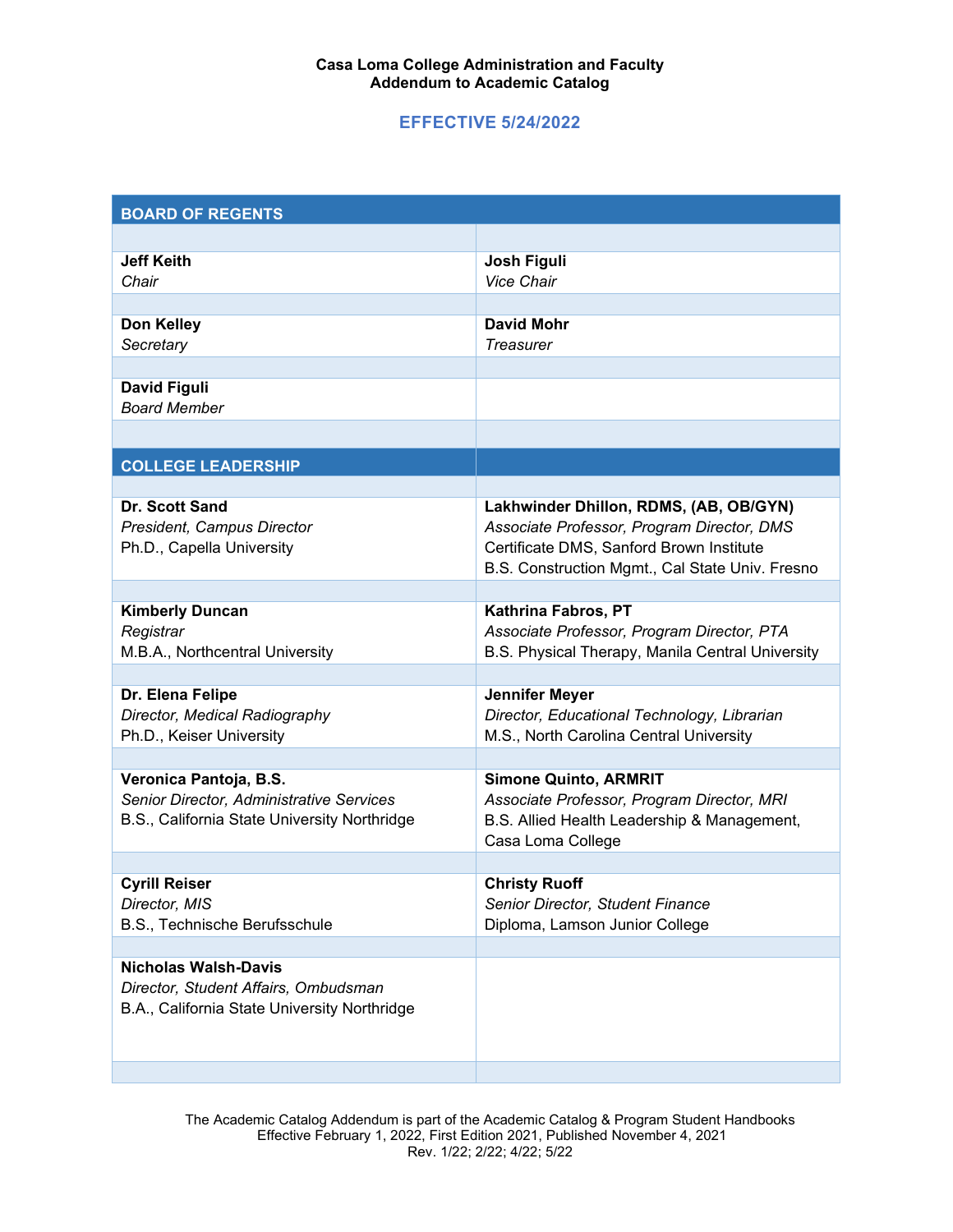| <b>COLLEGE ADMINISTRATION</b>                                                                        |                                                                                         |
|------------------------------------------------------------------------------------------------------|-----------------------------------------------------------------------------------------|
|                                                                                                      |                                                                                         |
| Na'imah Ali<br><b>Financial Aid Advisor</b>                                                          | <b>Abigail Belardo</b><br><b>Staff Accountant</b><br>A.S. Philippine Women's University |
| Jonathan Boyer, LVN                                                                                  | <b>Craig Caldwell</b>                                                                   |
| <b>Assistant Registrar</b><br>Diploma, Casa Loma College                                             | <b>Operations Coordinator, IT</b><br>Certificate, US Interactive Institute              |
|                                                                                                      |                                                                                         |
| Roselyn Coronel, B.S.<br><b>Administrative Assistant</b><br>B.S., University of Phoenix              | <b>Carren Downs</b><br><b>Operations Coordinator, PTA</b><br>B.S., Casa Loma College    |
|                                                                                                      |                                                                                         |
| <b>Steven Giannelli</b><br><b>Senior Admissions Advisor</b><br>M.J., Liberty University              | <b>Anthony Giannelli</b><br><b>Security Guard</b>                                       |
|                                                                                                      |                                                                                         |
| <b>Jared Gordon</b><br><b>Admissions Advisor</b><br>B.A., Binghamton University                      | Zackary Gilanyi<br>Career Advisor<br>B.A., Ohio University                              |
|                                                                                                      |                                                                                         |
| <b>Daniel Hernandez</b><br><b>Admissions Advisor</b><br>B.S., California State University Sacramento | <b>Levi Heard</b><br><b>Admissions Advisor</b><br>B.A. Arizona State University         |
|                                                                                                      |                                                                                         |
| <b>Kelly Kumar</b><br><b>Operations Coordinator, Imaging</b>                                         | <b>Miles Jones</b><br><b>Administrative Assistant</b>                                   |
| <b>Maurilia Llamas</b>                                                                               | <b>Brijanai Larios</b>                                                                  |
| Maintenance                                                                                          | <b>Financial Aid Advisor</b>                                                            |
|                                                                                                      |                                                                                         |
| <b>Anthony Martinez</b><br><b>Administrative Assistant</b><br>M.A. Pacific Oaks College              | Yesenia Lopez<br><b>Operations Coordinator, Human Resources</b>                         |
|                                                                                                      |                                                                                         |
| <b>Michael Nalbandian</b><br><b>Administrative Assistant</b>                                         | Eliza Nalbandian<br>Bursar<br>A.A., Los Angeles Valley College                          |
|                                                                                                      |                                                                                         |
| <b>Janessa Reyes</b><br><b>Career Advisor II</b><br>B.A., California State University Northridge     | <b>Isaiah Vismonte</b><br>Administrative Coordinator, DMS<br>B.S., Casa Loma College    |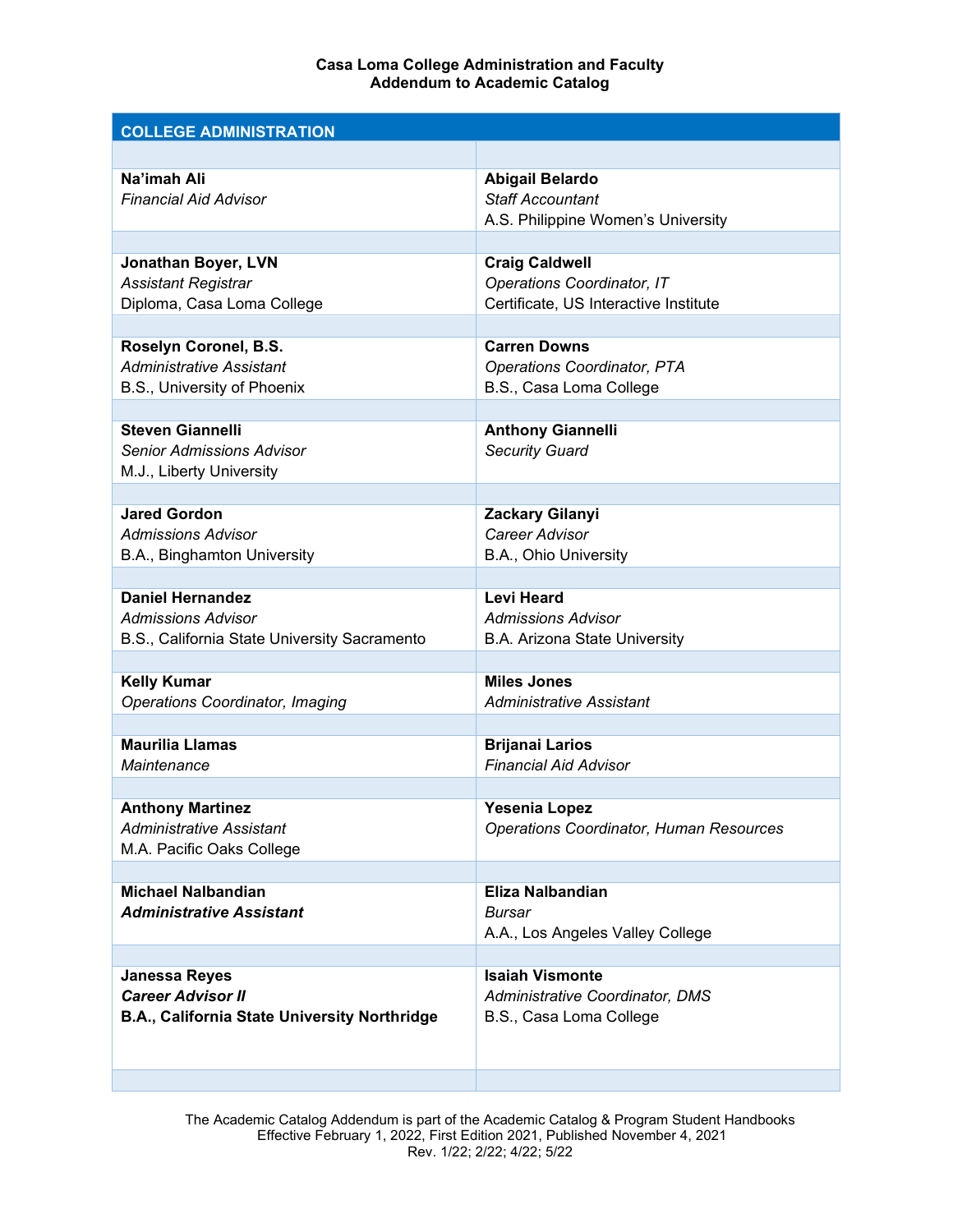| <b>COLLEGE FACULTY</b>                                                                                                                                                     |                                                                                                                                                                           |
|----------------------------------------------------------------------------------------------------------------------------------------------------------------------------|---------------------------------------------------------------------------------------------------------------------------------------------------------------------------|
| <b>Ghazal Afzal, RVT</b><br><b>Assistant Professor, DMS</b><br>A.S. DMS, West Coast Ultrasound Institute<br>B.A. Psychology, University of California Riverside            | Brian Anhalt, RT (MR), ARMRIT<br>Associate Professor, Adjunct, MRI<br>A.S. MRI, Casa Loma College<br>B.S. Allied Health Leadership & Management,<br>Casa Loma College     |
| <b>Chase Baker</b>                                                                                                                                                         | Ashley Bakhaj, PTA                                                                                                                                                        |
| Instructor (PT), Medical Terminology, MRI<br>A.A., Kinesiology, College of the Dessert<br>B.S. Biology, California State University Channel<br><b>Islands</b>              | Instructor (PT), PTA<br>A.A.S. Physical Therapist Assistant, Casa Loma<br>College<br>B.S. Kinesiology, California State University<br>Northridge                          |
|                                                                                                                                                                            |                                                                                                                                                                           |
| <b>Mark Boston, ARMRIT</b><br>Instructor (PT), MRI<br>A.S. MRI, Casa Loma College                                                                                          | Ara Brown, Ed.D.<br>Adjunct, DMS<br>Ed.D. Education Leadership, University of<br>Pennsylvania<br>M.Ed. Counseling Psychology, Teachers College                            |
| <b>Allea Caulian</b>                                                                                                                                                       | Paul Collins, RDMS (RVT)                                                                                                                                                  |
| Instructor (PT), Anatomy & Physiology, MRI<br>B.S. Microbiology, Cell and Molecular Biology<br>California State University Northridge                                      | Academic Clinical Coordinator of Education, DMS<br>Certificate, DMS, Florida Institute of Ultrasound<br>B.S. Vascular Ultrasound, Oregon Institute of<br>Technology       |
|                                                                                                                                                                            |                                                                                                                                                                           |
| Dr. Katherine Coder, Ph.D.<br>Professor, Adjunct, General Education<br>M.A. Psychology, Sofia University<br>Ph.D. Philosophy-Transpersonal Psychology,<br>Sofia University | <b>Alison Hanson, PT</b><br>Professor, Adjunct, PTA<br>B.S. Clinical Science, Ithaca College<br>M.S. Physical Therapy, Ithaca College                                     |
|                                                                                                                                                                            |                                                                                                                                                                           |
| <b>Meredith Doerr</b><br><b>Adjunct Faculty, DMS</b><br>M.A. Education, Pacific Oaks College<br>B.A. Sociology, Sonoma State University                                    | Arnak Hovasapyan, RDMS (OB/GYN, RVT)<br>Associate Professor, Adjunct, DMS<br>B.S. State Engineering University of Armenia<br>M.S. State Engineering University of Armenia |
|                                                                                                                                                                            |                                                                                                                                                                           |
| Joanna Helbig<br>Instructor (PT) PTA<br>B.S. Kinesiology, Humboldt State University                                                                                        | Cristita Ionescu, RDMS (OB/GYN)<br>Lab Coordinator (PT), DMS<br>A.S. DMS, Casa Loma College<br>B.S. Information Systems, California State<br><b>University Northridge</b> |
|                                                                                                                                                                            |                                                                                                                                                                           |
|                                                                                                                                                                            |                                                                                                                                                                           |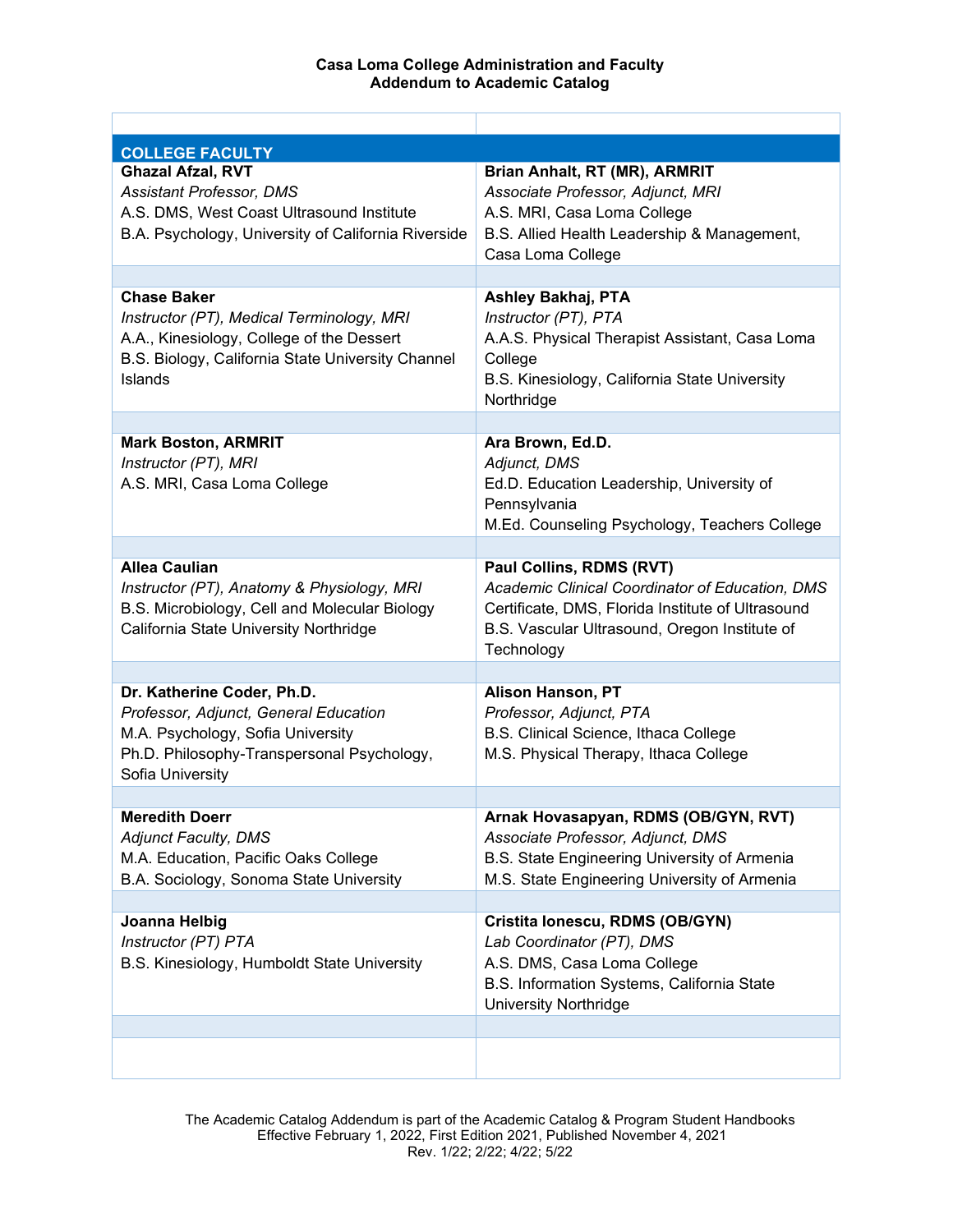| Dr. Bahaa Karatahan, M.D., RDMS (AB,                                    | Angella Kirabo                                                                       |
|-------------------------------------------------------------------------|--------------------------------------------------------------------------------------|
| OB/GYN, RVT)                                                            | Instructor (PT), Mathematics, DMS                                                    |
| Professor, MRI and DMS                                                  | B.S Mathematics, University of Hartford                                              |
| M.D. Institute of Medicine & Pharmacy                                   | M.S. Applied Mathematics, Cal State Univ.                                            |
|                                                                         | Northridge                                                                           |
|                                                                         |                                                                                      |
| Dr. Arthur Kostanyan, M.D., RDMS (RVT)                                  | Heather Leveille, RDMS (OB/GYN)                                                      |
| Professor, DMS                                                          | <b>Instructor DMS</b>                                                                |
| M.D. Yerevan State Medical University                                   | A.S. Casa Loma College                                                               |
|                                                                         |                                                                                      |
| Catherine McVerry, RDMS (AB, OB/GYN)                                    | <b>Thomas Macias, ARMRIT</b>                                                         |
| Instructor (PT), DMS<br>B.S. Business Admin., Univ. Southern California | Associate Professor, Adjunct, MRI<br>B.S. Liberal Studies, New York State University |
| A.S. DMS, Casa Loma College                                             |                                                                                      |
|                                                                         |                                                                                      |
| Milan Manorat, RDMS (AB)                                                | <b>Maury Marin</b>                                                                   |
| Instructor (PT) DMS                                                     | Academic Clinical Coordinator of Education, MRI                                      |
| B.S. Business Marketing, California state                               | A.A.S. MRI, CBC College                                                              |
| <b>University Northridge</b>                                            |                                                                                      |
| A.S. DMS, Casa Loma College                                             |                                                                                      |
|                                                                         |                                                                                      |
| <b>Christinejoy Mejia, PTA</b>                                          | Dr. David Pevsner, DPT                                                               |
| Instructor (PT), PTA                                                    | Senior Professor, PTA                                                                |
| A.A.S. Physical Therapist Assistant, Casa Loma                          | B.S. Physical Therapy, Univ of Calif Los Angeles                                     |
| College                                                                 | M.S. Orthopedic Manual Therapy, Ola Grimsby                                          |
|                                                                         | Institute                                                                            |
|                                                                         | Doctorate Physical Therapy, Still University                                         |
|                                                                         |                                                                                      |
| Janet Nishina, RN                                                       | Dr. James Reising, DPT                                                               |
| Associate Professor, (PT), MRI                                          | Professor, PTA                                                                       |
| M.S.N. California State University Dominquez                            | B.S. Health Science/Physical Therapy, California                                     |
| <b>Hills</b>                                                            | <b>State University Northridge</b>                                                   |
|                                                                         | D.P.T., Western University of Health Sciences                                        |
| <b>Sharon Pevsner</b>                                                   | Crisheila Rutherford, PT                                                             |
| Instructor (PT), PTA                                                    | Assistant Professor, Academic Clinical                                               |
| B.A. Theater Arts, University of California                             | Coordinator of Education, PTA                                                        |
| M.A. Education Studies, Loyola Marymount                                | B.S. Physical Therapy, Emilio Aguinaldo College                                      |
| University                                                              |                                                                                      |
|                                                                         |                                                                                      |
| Frank Roseto, ARRT (MR), ARMRIT                                         | Daniel J Shapiro, PT                                                                 |
| Assistant Professor, Adjunct, MRI & General                             | Assistant Professor, Adjunct, PTA                                                    |
| Education                                                               | B.S. Physical Therapy, California State University                                   |
| A.A.S. MRI, Casa Loma College                                           | B.S. Electrical Engineering, California State                                        |
| B.S. Allied Health Leadership & Management,                             | <b>University Northridge</b>                                                         |
| Casa Loma College                                                       | M.B.A. California State University, Channel Is.                                      |
|                                                                         |                                                                                      |

The Academic Catalog Addendum is part of the Academic Catalog & Program Student Handbooks Effective February 1, 2022, First Edition 2021, Published November 4, 2021 Rev. 1/22; 2/22; 4/22; 5/22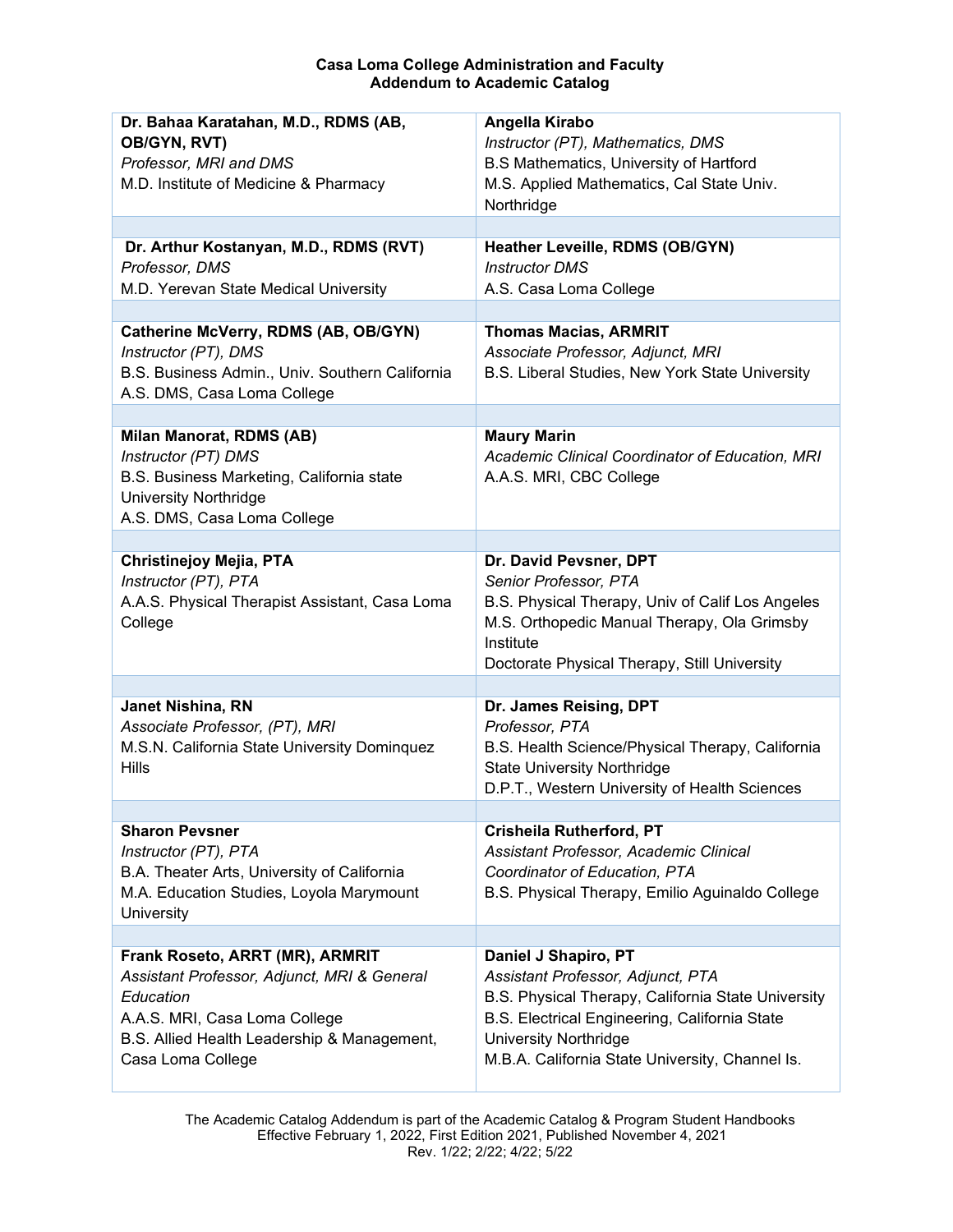| Timothy Schell, ARDMS (ABD, OB/GYN), RVT                                                                                                                                         |
|----------------------------------------------------------------------------------------------------------------------------------------------------------------------------------|
| Instructor (PT), DMS & General Education<br>A.S. DMS, Casa Loma College                                                                                                          |
| B.S. Athletic Training, University of the Pacific                                                                                                                                |
|                                                                                                                                                                                  |
| <b>Miguel Valdivia, ARMRIT</b><br>Associate Professor, (PT), MRI<br>A.A.S. MRI, Casa Loma College<br>B.S. Allied Health Leadership & Management,<br>Casa Loma College            |
|                                                                                                                                                                                  |
| Dr. Carolyn Watling, DPT<br>Instructor, (PT), PTA<br>Doctor of Physical Therapy, Eastern Washington<br>University<br>B.S. Human Physiology & Psychology, University<br>of Oregon |
|                                                                                                                                                                                  |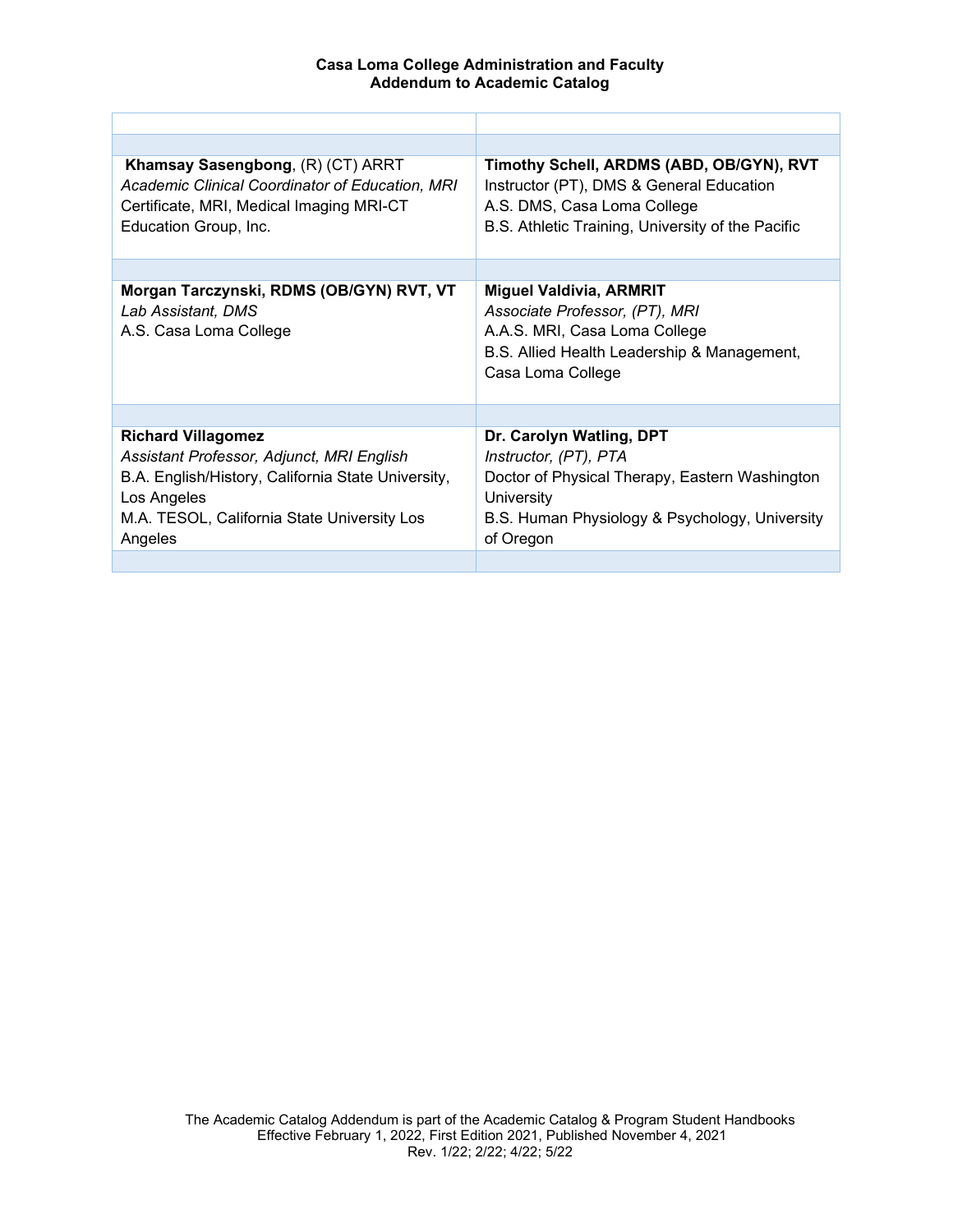| 2022 Holidays                 |                                            |  |  |
|-------------------------------|--------------------------------------------|--|--|
| <b>New Year's Day</b>         | January 1 (Sat) OFF January 3 (Mon)        |  |  |
| <b>Martin Luther King Day</b> | January 17 (Mon)                           |  |  |
| <b>President's Day</b>        | February 21 (Mon)                          |  |  |
| <b>Memorial Day</b>           | May 30 (Mon)                               |  |  |
| <b>Independence Day</b>       | July 4 (Mon)                               |  |  |
| <b>Labor Day</b>              | September 5 (Mon)                          |  |  |
| <b>Veteran's Day</b>          | November 11 (Fri)                          |  |  |
| <b>Thanksgiving</b>           | November 24 and 25 (Thurs/Fri)             |  |  |
| <b>Winter Recess</b>          | December 23 - 26 (Fri - Mon) & December 30 |  |  |
| 2023 Holidays                 |                                            |  |  |
| <b>New Year's Day</b>         | January 1 - OFF Mon. Jan. 2                |  |  |
| <b>Martin Luther King Day</b> | January 16 (Mon)                           |  |  |
| <b>President's Day</b>        | February 20 (Mon)                          |  |  |
| <b>Memorial Day</b>           | May 29 (Mon)                               |  |  |
| <b>Independence Day</b>       | July 4 (Tues)                              |  |  |
| <b>Labor Day</b>              | September 4 (Mon)                          |  |  |
| <b>Veteran's Day</b>          | November 11 (Sat) OFF Fri. Nov. 10         |  |  |
| <b>Thanksgiving</b>           | November 23 and 24 (Thurs/Fri)             |  |  |
| <b>Winter Recess</b>          | December 22 thru 25 (Fri - Mon)            |  |  |
|                               | 2024 Holidavs                              |  |  |
| <b>New Year's Day</b>         | January 1 - (Mon.)                         |  |  |
| <b>Martin Luther King Day</b> | January 15 (Mon)                           |  |  |
| <b>President's Day</b>        | February 19 (Mon)                          |  |  |
| <b>Memorial Day</b>           | May 27 (Mon)                               |  |  |
| <b>Independence Day</b>       | July 4 (Thurs)                             |  |  |
| <b>Labor Day</b>              | September 2 (Mon)                          |  |  |
| <b>Veteran's Day</b>          | November 11 (Mon)                          |  |  |
| <b>Thanksgiving</b>           | November 28 and 29 (Thurs/Fri)             |  |  |
| <b>Winter Recess</b>          | December 24-25 (Tues/Wed.) Dec. 31 (Tues)  |  |  |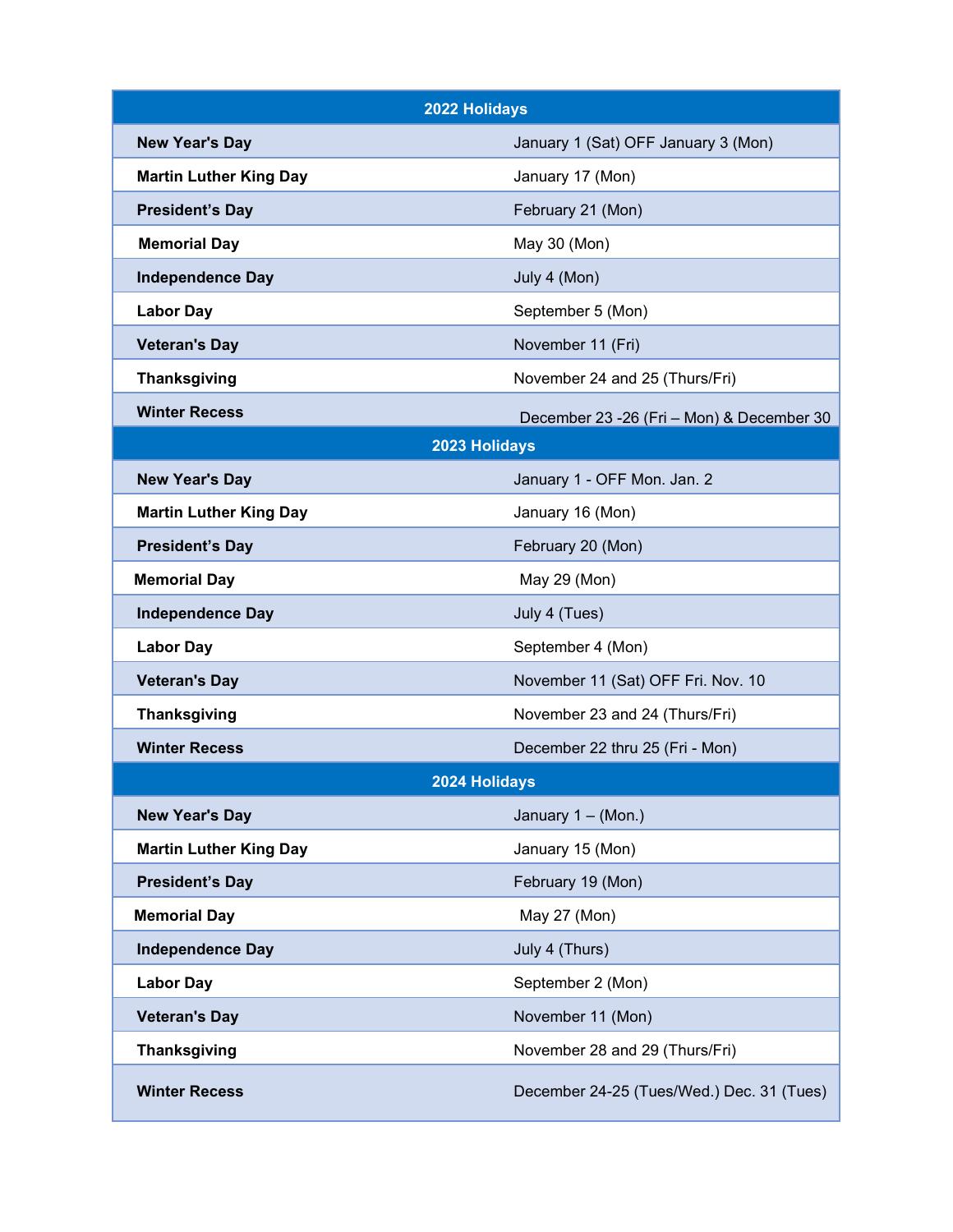| 2025 Holidays                 |                                          |  |
|-------------------------------|------------------------------------------|--|
| <b>New Year's Day</b>         | January 1 (Wed)                          |  |
| <b>Martin Luther King Day</b> | January 20 (Mon)                         |  |
| <b>President's Day</b>        | February 17 (Mon)                        |  |
| <b>Memorial Day</b>           | May 26 (Mon)                             |  |
| <b>Independence Day</b>       | July 4 (Fri)                             |  |
| <b>Labor Day</b>              | September 1 (Mon)                        |  |
| <b>Veteran's Day</b>          | November 11 (Tues)                       |  |
| <b>Thanksgiving</b>           | November 25-26 (Thurs/Fri)               |  |
| <b>Winter Recess</b>          | December 24-25 (Wed/Thurs) Dec. 31 (Wed) |  |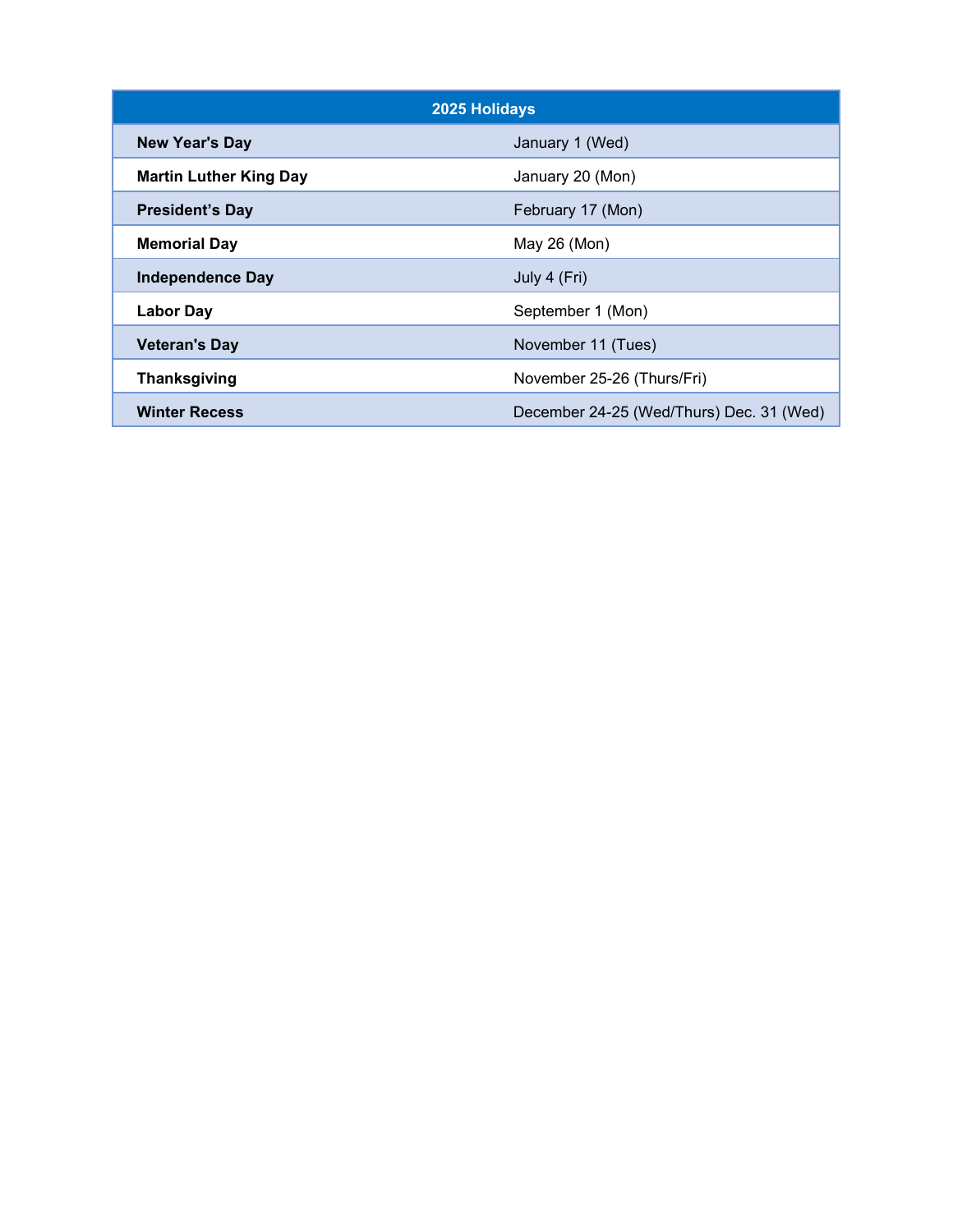| Diagnostic Medical Ultrasound (DMS) Tuition and Fees                                    |                           |                                  |     |              |
|-----------------------------------------------------------------------------------------|---------------------------|----------------------------------|-----|--------------|
| <b>ITEM NAME</b>                                                                        | <b>ISBN</b>               | <b>COURSE</b>                    |     | <b>PRICE</b> |
| <b>APPLICATION FEE (non-refundable)</b>                                                 |                           |                                  | \$  | 100.00       |
| <b>TUITION</b>                                                                          |                           |                                  | Ś.  | 41,382.00    |
| <b>TEXTBOOK FEES</b>                                                                    |                           |                                  |     |              |
| Understanding Anatomy and Physiology 3e                                                 | 9780803698215 ANA 120 121 |                                  | \$  | 109.00       |
| Understanding Anatomy & Physiology Workbook 3e (packaged                                |                           |                                  |     |              |
| with textbook)                                                                          |                           | ANA 120 121                      |     |              |
| Medical Terminolgy Systems: A Body Systems Approach 8e                                  | 9780803658677 BIO 121     |                                  | \$  | 129.00       |
| Introduction to Sonography and Patient Care, 2e                                         |                           | 9781975120108 DMS ALL (SEM 2)    | \$  | 105.00       |
| Diagnostic Medical Sonography: Obstetrics & Gynecology                                  | 9781496385512 DMS 220     |                                  | \$  | 263.00       |
| Diagnostic Medical Sonography/ Abdomen and Superficial                                  |                           |                                  |     |              |
| Structures 4e                                                                           | 9781496354921 DMS 210     |                                  | \$  | 263.00       |
| Workbook for a Guide to Clinical Practice, Abdomen and                                  |                           |                                  |     |              |
| Superficial Structures 4e                                                               | 9781496380579             | <b>DMS 210</b>                   | \$  | 67.00        |
| Sonography Principles and Instruments 9e                                                | 9780323322713 DMS 240     |                                  | \$  | 155.00       |
| The Vascular System 2E                                                                  | 9781608313501 DMS 230     |                                  | \$  | 200.00       |
| Sonography Scanning: Principles and Protocols 4e                                        |                           | 9781455773213 DMS ALL (SEM 2)    | \$  | 165.00       |
| Edelman's Understanding Ultrasound Physics 4E                                           | UUP4                      | <b>PHY 200</b>                   | \$  | 160.00       |
| Examination Review for Ultrasound: Abdomen and Obstetrics &                             |                           |                                  |     |              |
| Gynecology                                                                              |                           | 9781496377296 DMS 300 (SEM 5) \$ |     | 132.00       |
| The Only Grammar Book You'll Ever Need: A One Stop Source for                           |                           |                                  |     |              |
| <b>Every Writing Assignment</b>                                                         |                           | 9781580628556 DMS ALL (SEM 1)    | \$  | 14.00        |
| <b>TEXTBOOKS SUBTOTAL</b>                                                               |                           |                                  | \$  | 1,762.00     |
| The price of textbooks includes all applicable state taxes, handling, and shipping cost |                           |                                  |     |              |
| <b>PROGRAM SUPPLIES</b>                                                                 |                           |                                  |     |              |
| Student ID Badge                                                                        |                           | SEM <sub>1</sub>                 | \$  | 20.00        |
| <b>Student Uniform</b>                                                                  |                           | SEM <sub>1</sub>                 | \$  | 218.00       |
| <b>Commencement Ceremony Fees</b>                                                       |                           | SEM <sub>7</sub>                 | \$  | 70.00        |
| <b>PROGRAM SUPPLIES SUBTOTAL</b>                                                        |                           |                                  | \$  | 308.00       |
| <b>PROGRAM FEES (NON-REFUNDABLE)</b>                                                    |                           |                                  |     |              |
| Technology Fee (non-refundable)                                                         |                           | SEM <sub>1</sub>                 | \$  | 200.00       |
| InfoLink Background Check                                                               |                           | SEM 1                            | \$  | 100.00       |
| <b>Scanning Simulation</b>                                                              |                           | SEM <sub>2</sub>                 | \$  | 110.00       |
| <b>ARDMS SPI Examination Fee</b>                                                        |                           | SEM <sub>2</sub>                 | \$  | 225.00       |
| <b>CPR Class</b>                                                                        |                           | SEM <sub>5</sub>                 | \$  | 93.00        |
| Mal-Practice Insurance (non-refundable)                                                 |                           | SEM <sub>6</sub>                 | \$  | 85.00        |
| <b>SDMS Membership</b>                                                                  |                           | SEM <sub>2</sub>                 | \$  | 45.00        |
| Trajecsys Tracking System                                                               |                           | SEM 6                            | \$  | 150.00       |
| <b>ARDMS Specialty Exam</b>                                                             |                           | SEM <sub>7</sub>                 | \$  | 250.00       |
| <b>ARRT Sonography Certification Exam Fee</b>                                           |                           | SEM <sub>7</sub>                 | \$  | 225.00       |
| STRF (nonrefundable)                                                                    |                           | SEM <sub>1</sub>                 | \$  | 112.50       |
|                                                                                         |                           |                                  |     |              |
| <b>PROGRAM FEES SUBTOTAL</b>                                                            |                           |                                  | \$. | 1,595.50     |
| <b>TOTAL PROGRAM COST</b>                                                               |                           |                                  | Ś.  | 45,047.50    |
| Financial Aid available for those who qualify                                           |                           |                                  |     |              |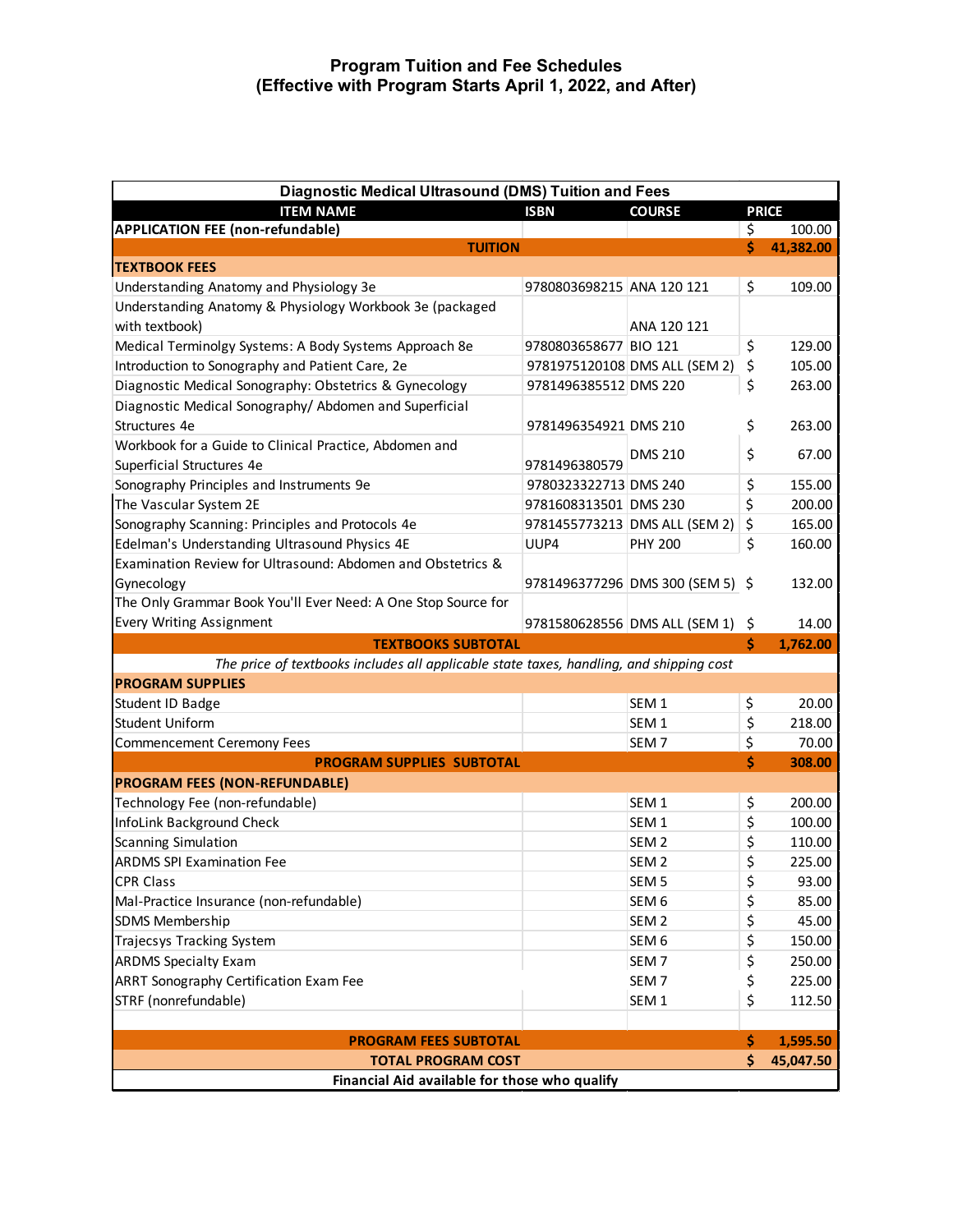| <b>Magnetic Resonance Imaging (MRI) Tuition and Fees</b>                                  |                           |                  |    |              |
|-------------------------------------------------------------------------------------------|---------------------------|------------------|----|--------------|
| <b>ITEM NAME</b>                                                                          | <b>ISBN</b>               | <b>COURSE</b>    |    | <b>PRICE</b> |
| <b>APPLICATION FEE (non-refundable)</b>                                                   |                           |                  | \$ | 100.00       |
| <b>TUITION</b>                                                                            |                           | <b>COURSE</b>    | \$ | 39,480.00    |
| <b>TEXTBOOKS</b>                                                                          |                           |                  |    |              |
| Understanding Anatomy and Physiology 3e                                                   | 9780803698215 ANA 120 121 |                  | \$ | 109.00       |
| Understanding Anatomy & Physiology Workbook 3e (packaged with textbook)                   |                           | ANA 120 121      |    |              |
| Medical Terminolgy Systems: A Body Systems Approach 8e                                    | 9780803658677 BIO 121     |                  | \$ | 129.00       |
| The Only Grammar Book You'll Ever Need                                                    | 9781580628556 ENG 101     |                  | \$ | 14.00        |
| Doing Ethics: Moral Reasoning, Theory & Contemporary Issues, 5e                           | 9780393667257 HCR 202     |                  | \$ | 111.00       |
| MRI in Practice 5E                                                                        | 9781119391968 MRI 101/102 |                  | \$ | 79.00        |
| CT and MRI Pathology 3e                                                                   | 9781260121940 MRI 120/121 |                  | \$ | 81.00        |
| Sectional Anatomy for Imaging Professionals, 4e                                           | 9780323100748 MRI 120/121 |                  | \$ | 170.00       |
| Pharmacology & Drug Administration for Imaging Technologists, 2e                          | 9780323030755 MRI 132     |                  | \$ | 80.00        |
| Introduction to Radiologic Sciences and Patient Care, 7e                                  | 9780323566711 MRI 132     |                  | \$ | 119.00       |
| Handbook of MRI Scanning, 1e                                                              | 9780323068185 MRI 200 A/B |                  | \$ | 83.00        |
| <b>TEXTBOOKS SUBTOTAL</b>                                                                 |                           |                  | \$ | 975.00       |
| The price of textbooks includes all applicable state taxes, handling, and shipping costs) |                           |                  |    |              |
| <b>PROGRAM SUPPLIES</b>                                                                   |                           |                  |    |              |
| <b>Student Uniform</b>                                                                    |                           | SEM <sub>1</sub> | \$ | 126.00       |
| Student ID Badge                                                                          |                           | SEM <sub>1</sub> | \$ | 20.00        |
| <b>Commencement Ceremony Fees</b>                                                         |                           | SEM <sub>6</sub> | \$ | 70.00        |
| <b>PROGRAM SUPPLIES SUBTOTAL</b>                                                          |                           |                  | \$ | 216.00       |
| <b>PROGRAM FEES - NON-REFUNDABLE ONCE THE SEMESTER OF THE CHARGE BEGINS</b>               |                           |                  |    |              |
| Technology Fee (non-refundable)                                                           |                           | SEM <sub>1</sub> | \$ | 200.00       |
| Info Link Background Check (non-refundable)                                               |                           | SEM <sub>1</sub> | \$ | 100.00       |
| MRI Safety Level 2                                                                        |                           | SEM <sub>3</sub> | \$ | 40.00        |
| <b>CPR Class</b>                                                                          |                           | SEM <sub>3</sub> | \$ | 93.00        |
| <b>IV Access</b>                                                                          |                           | SEM <sub>3</sub> | \$ | 65.00        |
| <b>Fire Class</b>                                                                         |                           | SEM <sub>3</sub> | \$ | 50.00        |
| Mal-Practice Insurance (non-refundable)                                                   |                           | SEM <sub>5</sub> | \$ | 85.00        |
| <b>Trajecsys Tracking System</b>                                                          |                           | SEM <sub>5</sub> | \$ | 150.00       |
| <b>ARMRIT Examination Fee</b>                                                             |                           | SEM <sub>6</sub> | \$ | 300.00       |
| ARRT Magnetic Resonance Imaging Certification Examination Fee                             |                           | SEM <sub>6</sub> | \$ | 225.00       |
| STRF (nonrefundable)                                                                      |                           | SEM <sub>1</sub> | \$ | 105.00       |
| <b>PROGRAM FEES SUBTOTAL</b>                                                              |                           |                  | \$ | 1,413.00     |
| <b>TOTAL PROGRAM COST</b>                                                                 |                           |                  | \$ | 42,084.00    |
| Financial aid available for qualified candidates                                          |                           |                  |    |              |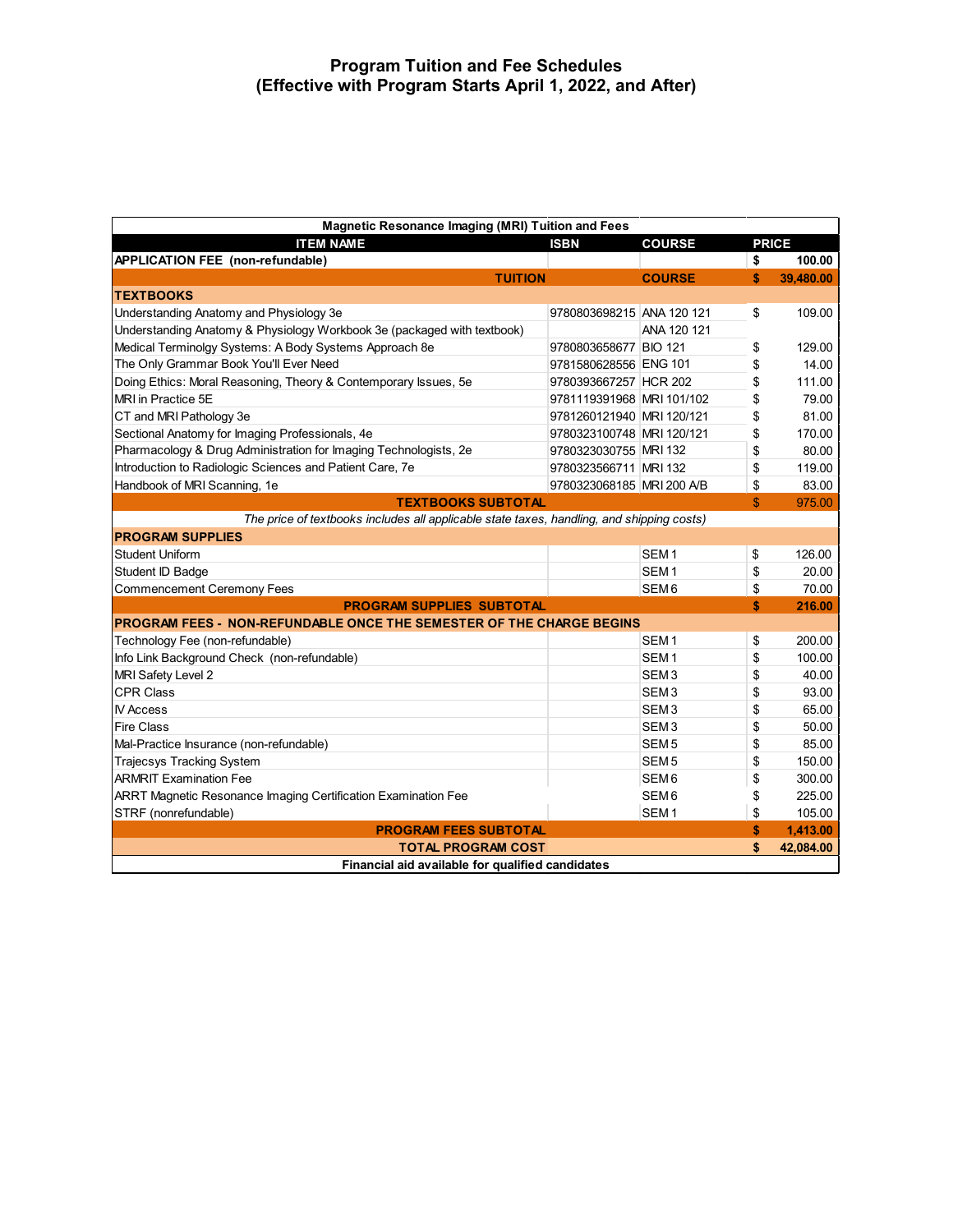| Physical Therapist Assistant (PTA) Tuition and Fees                                       |                              |                        |    |              |
|-------------------------------------------------------------------------------------------|------------------------------|------------------------|----|--------------|
| <b>ITEM NAME</b>                                                                          | <b>ISBN</b>                  | <b>COURSE</b>          |    | <b>PRICE</b> |
| <b>APPLICATION FEE</b>                                                                    |                              |                        | \$ | 100.00       |
| <b>TUITION</b>                                                                            |                              |                        | \$ | 46,966.50    |
| <b>TEXTBOOKS (NON-REFUNDABLE)</b>                                                         |                              |                        |    |              |
| Medical Terminology Systems: A Body Systems Approach (w/Access Code), 8e                  | 9780803661240 BIO 100        |                        | \$ | 83.00        |
| Looking Out, Looking In (includes MindTap 6 month digital access)                         | 9781305940642 COM 121        |                        | \$ | 107.00       |
| Human Relations 2e (Looseleaf plus Revel digital access)                                  | 9780135197936 PSY 103        |                        | \$ | 158.00       |
| Understanding Anatomy and Physiology 3e                                                   | 9780803698215 ANA 120 121 \$ |                        |    | 109.00       |
| Understanding Anatomy & Physiology Workbook 3e (packaged with textbook)                   |                              | ANA 120 121            |    |              |
| Trail Guide to the Body 6e (packaged with workbook)                                       | 9780996835985 ANA 120 121 \$ |                        |    | 108.00       |
| Trail Guide to the Body Workbook 6e (packaged with textbook)                              |                              |                        |    |              |
| The Role of the Physical Therapist Assistant 2e (ebook)                                   | PLS5816 PTA 180              |                        | \$ | 50.00        |
| Mobility in Context: Principles of Patient Care Skills 2e                                 | 9780803658172 PTA 142        |                        | \$ | 120.00       |
| Physical Rehabilitation for the Physical Therapist Assistant 1e (ebook)                   | 9780323290937 PTA 142        |                        | \$ | 78.00        |
| Biophysical Agents: Theory and Practice 4e (ebook)                                        | PLS76671 PTA 142             |                        | \$ | 79.00        |
| Pathology for the Physical Therapist Assistant, 1e (ebook)                                | PLS0786 PTA 140              |                        | \$ | 69.00        |
| Foundations in Kinesiology and Biomechanics & Kinesiology in Action (ebundle)             | 9780803658691 PTA 217/218 \$ |                        |    | 63.00        |
| Musculoskeletal Assessment: Joint Motion and Muscle Testing 3e                            | 9781609138165 PTA 217/218 \$ |                        |    | 132.00       |
| Concepts of Evidence Based Practice for the PTA (ebook)                                   | PLS4369 PTA 223              |                        | \$ | 42.00        |
| Documentation for Physical Therapists Assistants 5e (ebook)                               |                              | PLS6114 PTA 180/221    | \$ | 42.00        |
| Functional Movement Development Across the Lifespan 3e (ebook)                            | 9781437715484 PTA 210        |                        | \$ | 84.00        |
| Neurologic Interventions for Physical Therapy 4e (ebook)                                  | 9780323661768 PTA 255        |                        | \$ | 87.00        |
| Therapeutic Exercise: Foundations and Techniques 7e                                       | 9780803658509 PTA 258        |                        | \$ | 103.00       |
| Orthopedic Interventions for the Physical Therapist Assistant                             |                              | PLS4371 PTA 249/258 \$ |    | 56.00        |
| PTA Exam: The Complete Study Guide 2020                                                   | 9781890989415 PTA 240        |                        | \$ | 94.00        |
| <b>TEXTBOOKS SUBTOTAL</b>                                                                 |                              |                        | \$ | 1,664.00     |
| The price of textbooks includes all applicable state taxes, handling, and shipping costs) |                              |                        |    |              |
| <b>PROGRAM SUPPLIES &amp; EQUIPMENT</b>                                                   |                              |                        |    |              |
| Student ID Badge (2)                                                                      |                              | SEM 1/SEM \$           |    | 28.00        |
| <b>Student Uniform</b>                                                                    |                              | SEM <sub>1</sub>       | \$ | 204.00       |
| <b>PROGRAM SUPPLIES SUBTOTAL</b>                                                          |                              |                        | \$ | 232.00       |
| PROGRAM FEES - NON-REFUNDABLE ONCE THE SEMESTER OF THE CHARGE BEGINS                      |                              |                        |    |              |
| <b>CPR Certification Class</b>                                                            |                              | SEM <sub>1</sub>       | \$ | 65.00        |
| Fire Safety Certification Class                                                           |                              | SEM <sub>1</sub>       | \$ | 35.00        |
| Management of Assaultive Behavior Class                                                   |                              | SEM <sub>3</sub>       | \$ | 45.00        |
| Physio U                                                                                  |                              | SEM <sub>1</sub>       | \$ | 108.00       |
| PT Progress Documentation Class & Templates                                               |                              | SEM <sub>3</sub>       | \$ | 30.00        |
| Technology Fee (non-refundable)                                                           |                              | SEM <sub>1</sub>       | \$ | 200.00       |
| Info Link Background Check                                                                |                              | SEM <sub>1</sub>       | \$ | 100.00       |
| <b>Commencement Ceremony Supplies</b>                                                     |                              | SEM <sub>5</sub>       | \$ | 70.00        |
| Malpractice Insurance (non-refundable)                                                    |                              | SEM <sub>4</sub>       | \$ | 85.00        |
| <b>APTA Membership</b>                                                                    |                              | SEM 2/SEM              | \$ | 206.00       |
| Trajecsys Tracking System (non-refundable)                                                |                              | SEM <sub>4</sub>       | \$ | 150.00       |
| STRF (nonrefundable)                                                                      |                              | SEM <sub>1</sub>       | \$ | 117.50       |
| <b>PROGRAM FEES SUBTOTAL</b><br>\$                                                        |                              |                        |    | 1,211.50     |
| <b>TOTAL PROGRAM COST</b>                                                                 |                              |                        | \$ | 50,074.00    |

**Financial Aid available for those who qualify**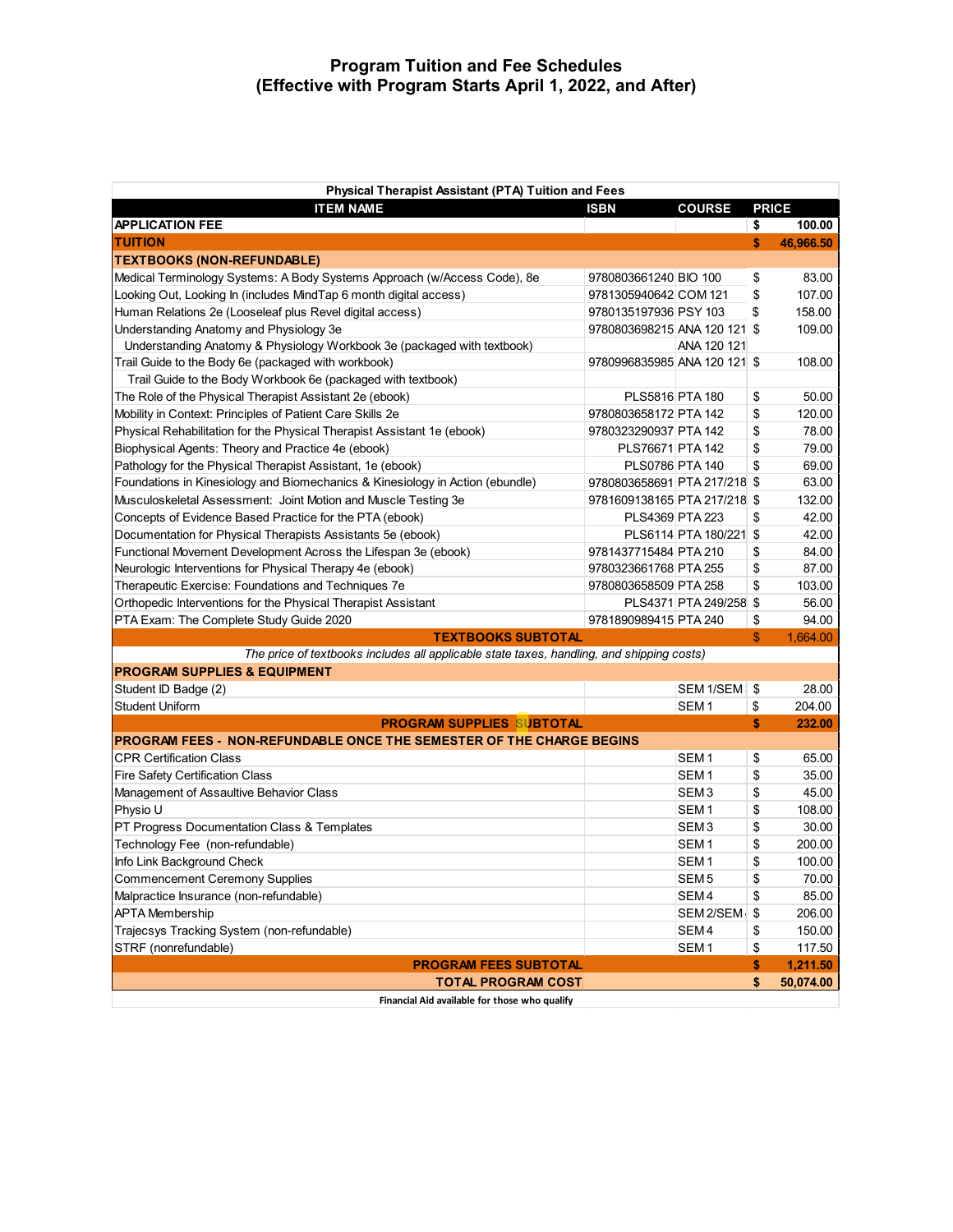| Allied Health Leadership and Management (AHLM) Tuition and Fees |             |                  |              |           |  |
|-----------------------------------------------------------------|-------------|------------------|--------------|-----------|--|
| <b>ITEM NAME</b>                                                | <b>ISBN</b> | <b>COURSE</b>    | <b>PRICE</b> |           |  |
| <b>TUITION</b>                                                  |             |                  | \$           | 19,380.00 |  |
| <b>Textbooks</b>                                                |             |                  |              |           |  |
|                                                                 |             |                  |              |           |  |
| Cengage Unlimited (non-refundable)                              |             | SEM <sub>1</sub> | \$           | 300.00    |  |
| <b>Text Book Totals</b>                                         |             |                  |              | 300.00    |  |
| <b>PROGRAM FEES (NON-REFUNDABLE)</b>                            |             |                  |              |           |  |
|                                                                 |             |                  |              |           |  |
| Commencement Ceremony Fees                                      |             | SEM <sub>5</sub> | \$           | 70.00     |  |
| Technology Fee (non-refundable)                                 |             | SEM <sub>1</sub> | \$           | 200.00    |  |
| STRF (nonrefundable)                                            |             | SEM <sub>1</sub> | \$           | 47.50     |  |
| <b>PROGRAM FEES SUBTOTAL</b>                                    |             |                  | Ś            | 317.50    |  |
|                                                                 |             |                  |              |           |  |
| <b>TOTAL PROGRAM COST</b>                                       |             |                  | S            | 19,997.50 |  |
| Financial aid available for qualified candidates                |             |                  |              |           |  |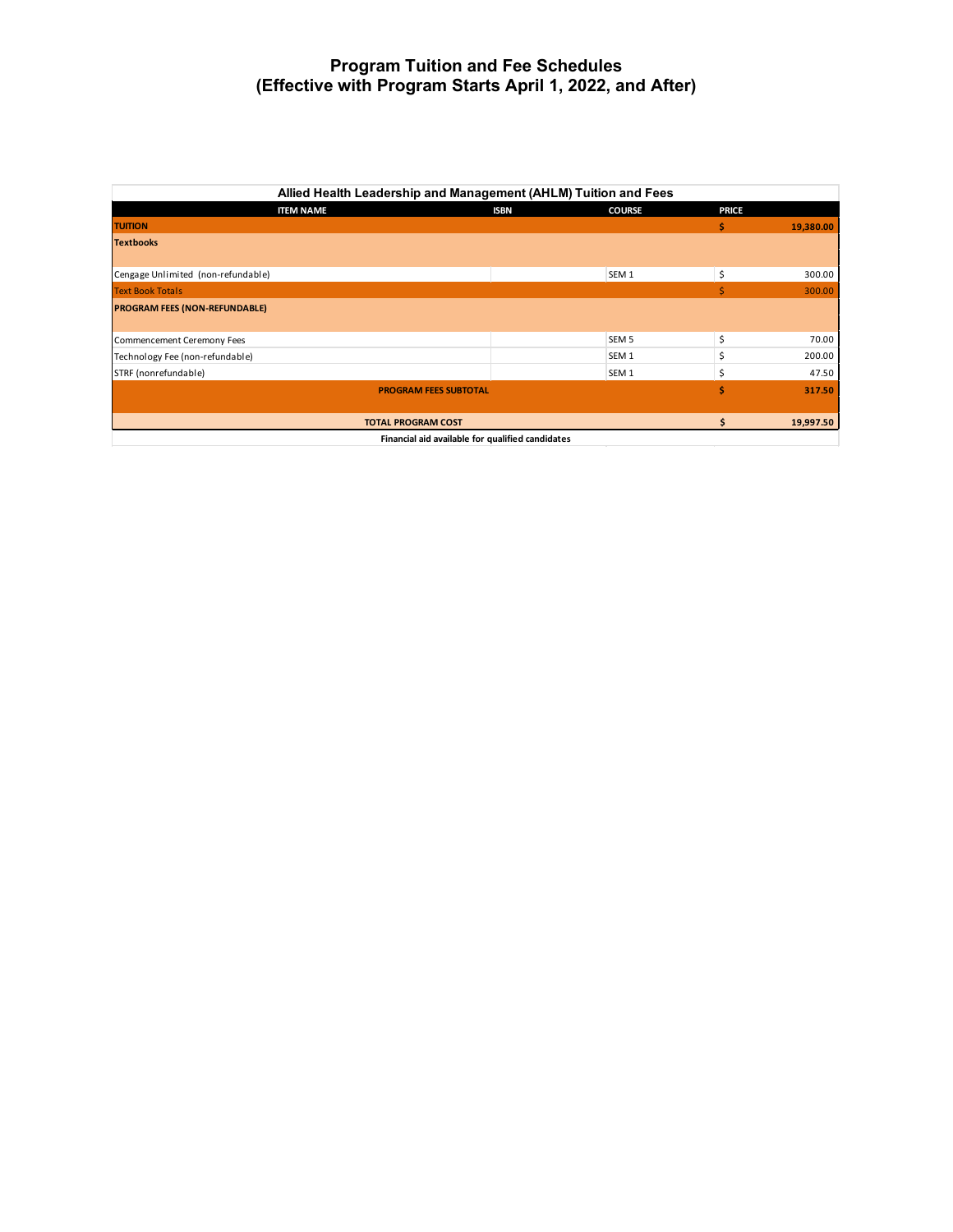

#### **Program Tuition and Fee Schedules: Program Cohorts Starting April 1, 2022, and After**

| <b>Allied Health Leadership and Management</b>              |                                                            |                                                             |                              |                         |  |
|-------------------------------------------------------------|------------------------------------------------------------|-------------------------------------------------------------|------------------------------|-------------------------|--|
| <b>Payment Period</b>                                       | 24 credits/32 weeks                                        | 24 credits/32 weeks                                         | 12 credits/16 weeks          |                         |  |
| <b>Processing Fee</b>                                       | 100.00<br>\$                                               |                                                             |                              |                         |  |
| <b>Tuition</b>                                              | \$7,752.00                                                 | \$7,752.00                                                  | \$3,876.00                   |                         |  |
| <b>Books/Supplies/Fees</b>                                  | \$<br>547.50                                               | \$<br>0.00                                                  | \$<br>70.00                  |                         |  |
| <b>STRF</b>                                                 | \$<br>47.50                                                |                                                             |                              |                         |  |
| <b>TOTAL CHARGES</b>                                        | \$8,299.50                                                 | \$7,752.00                                                  | \$3,946.00                   |                         |  |
|                                                             | TOTAL CHARGES FOR CURRENT PERIOD OF ATTENDANCE: \$8,299.50 |                                                             |                              |                         |  |
|                                                             |                                                            | <b>Diagnostic Medical Sonography</b>                        |                              |                         |  |
| <b>Payment Period</b>                                       | 31.5 credits/30 weeks                                      | 31.0 credits / 30 weeks                                     | 30.11 credits / 30 wks.      | 11.89 credits / 10 wks. |  |
| <b>Processing Fee</b>                                       | 100.00<br>\$                                               | $\overline{\phantom{a}}$                                    | $\frac{1}{2}$                | $\blacksquare$          |  |
| <b>Tuition</b>                                              | \$12,474.00                                                | \$12,276.00                                                 | \$11,923.56                  | \$4,708.44              |  |
| <b>Books/Supplies/Fees</b>                                  | 1,755.00<br>\$                                             | 530.00<br>\$                                                | 723.00<br>\$                 | 545.00<br>\$            |  |
| <b>STRF</b>                                                 | 112.50<br>\$                                               |                                                             |                              |                         |  |
| <b>TOTAL CHARGES</b>                                        | \$14,229.00                                                | \$12,806.00                                                 | \$12,646,56                  | \$5,253,44              |  |
|                                                             |                                                            | TOTAL CHARGES FOR CURRENT PERIOD OF ATTENDANCE: \$14,229.00 |                              |                         |  |
| <b>Magnetic Resonance Imaging</b>                           |                                                            |                                                             |                              |                         |  |
| <b>Payment Period</b>                                       | 32.0 Credits / 32 weeks                                    | 31.0 Credits / 32 weeks                                     | 31.0 credits / 30 weeks      | -                       |  |
| <b>Processing Fee</b>                                       | \$100.00                                                   | $\qquad \qquad \blacksquare$                                | $\qquad \qquad \blacksquare$ | -                       |  |
| <b>Tuition</b>                                              | \$13,440.00                                                | \$13,020.00                                                 | \$13,020.00                  |                         |  |
| <b>Books/Supplies/Fees</b>                                  | 764.00<br>\$                                               | 776.00<br>\$                                                | \$<br>959.00                 |                         |  |
| <b>STRF</b>                                                 | 105.00<br>\$                                               |                                                             |                              |                         |  |
| <b>TOTAL CHARGES</b>                                        | \$14,204.00                                                | \$13,796.00                                                 | \$13,979.00                  |                         |  |
| TOTAL CHARGES FOR CURRENT PERIOD OF ATTENDANCE: \$14,204.00 |                                                            |                                                             |                              |                         |  |

The Academic Catalog Addendum is part of the Academic Catalog & Program Student Handbooks Effective January 26, 2022. First Edition 2021, Published November 4, 2021; Revised 4/22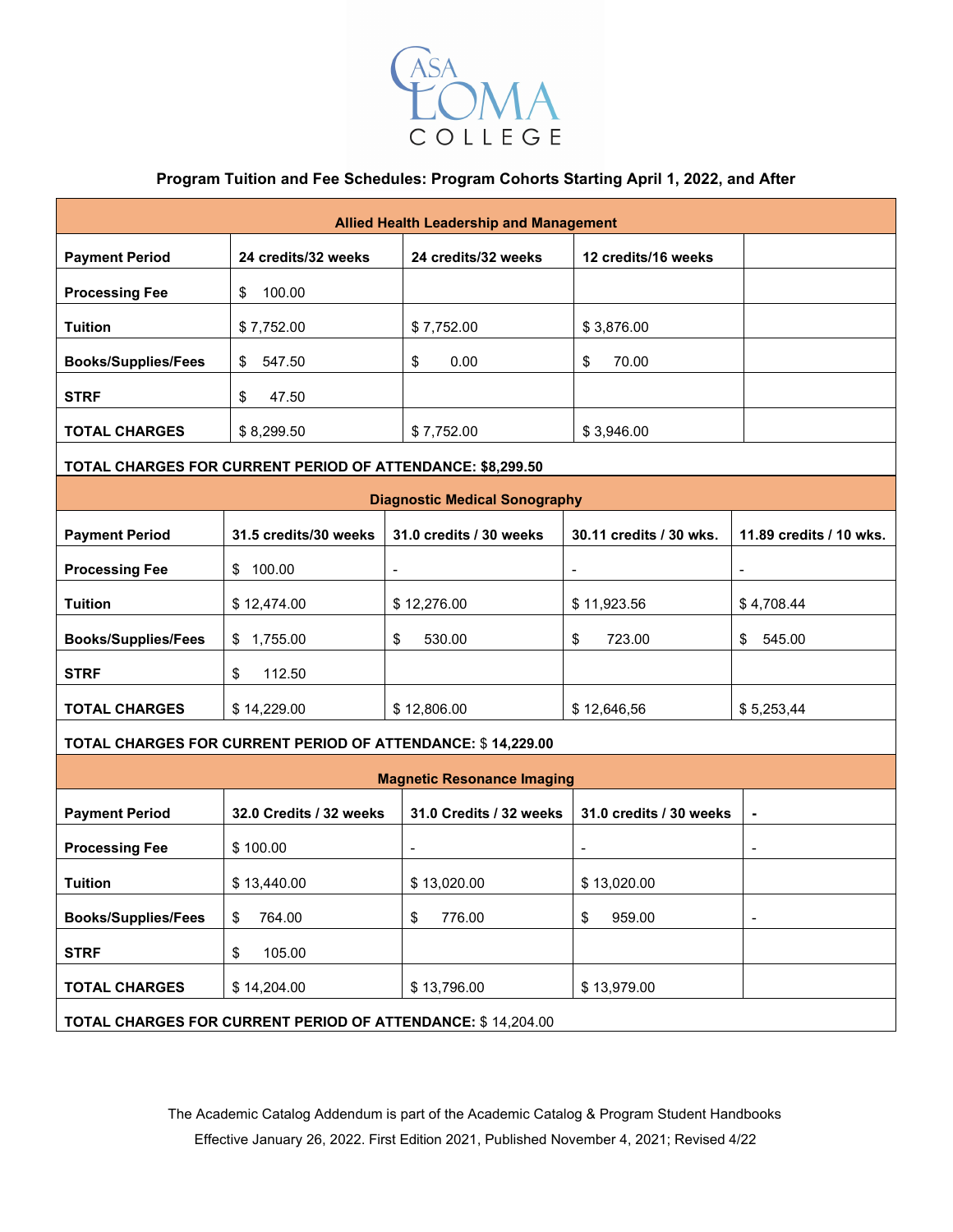

| <b>Physical Therapist Assistant</b>      |                        |                        |                        |                |
|------------------------------------------|------------------------|------------------------|------------------------|----------------|
| <b>Payment Period</b>                    | 31.50 credits/30 weeks | 28.00 credits/30 weeks | 14.00 credits/15 weeks | $\blacksquare$ |
| <b>Processing Fee</b>                    | \$<br>100.00           | $\blacksquare$         |                        | $\blacksquare$ |
| <b>Tuition</b>                           | \$20,128.50            | \$17.892.00            | \$8,946.00             | $\blacksquare$ |
| <b>Books/Supplies/Fees</b>               | \$2.069.00             | \$<br>851.00           | 70.00<br>\$            | -              |
| <b>STRF</b>                              | 117.50<br>\$           |                        |                        |                |
| <b>TOTAL CHARGES</b>                     | \$22,197.50            | \$18,743.00            | \$9,016.00             |                |
| - . ------- - - - - . <i>- - . -</i> - - |                        |                        |                        |                |

**TOTAL CHARGES FOR CURRENT PERIOD OF ATTENDANCE: \$ 22,197.50**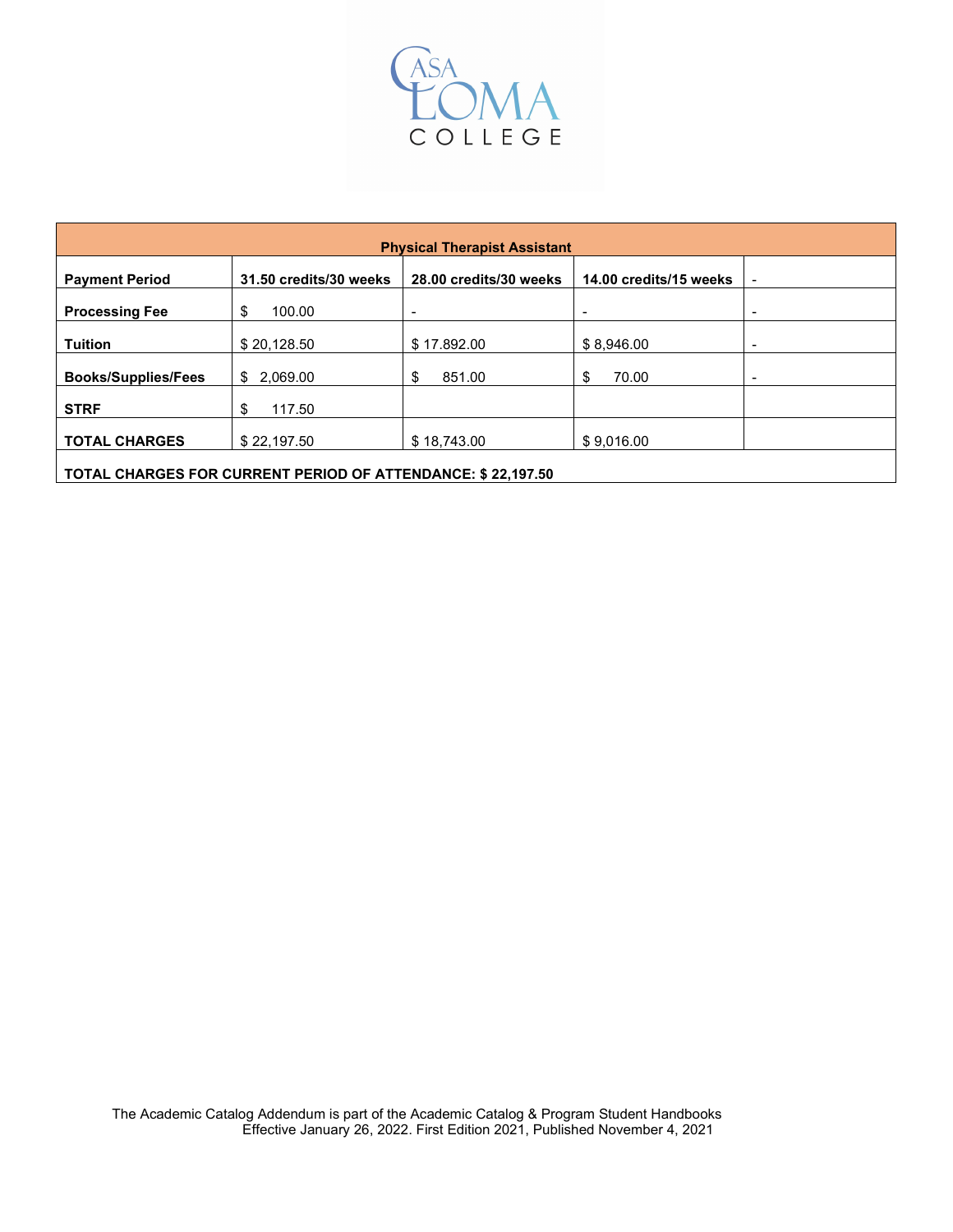

#### **Program Tuition and Fee Schedules: Program Cohorts Starting April 1, 2022, and After**

| <b>Allied Health Leadership and Management</b>              |                         |                                                             |                         |                          |  |
|-------------------------------------------------------------|-------------------------|-------------------------------------------------------------|-------------------------|--------------------------|--|
| <b>Payment Period</b>                                       | 24 credits/32 weeks     | 24 credits/32 weeks                                         | 12 credits/16 weeks     |                          |  |
| <b>Tuition</b>                                              | \$7,752.00              | \$7,752.00                                                  | \$3,876.00              |                          |  |
| <b>Books/Supplies/Fees</b>                                  | \$<br>547.50            | 0.00<br>\$                                                  | \$<br>70.00             |                          |  |
| <b>STRF</b>                                                 | \$<br>47.50             |                                                             |                         |                          |  |
| <b>TOTAL CHARGES</b>                                        | \$8,299.50              | \$7,752.00                                                  | \$3,946.00              |                          |  |
| TOTAL CHARGES FOR CURRENT PERIOD OF ATTENDANCE: \$8,299.50  |                         |                                                             |                         |                          |  |
| <b>Diagnostic Medical Sonography</b>                        |                         |                                                             |                         |                          |  |
| <b>Payment Period</b>                                       | 29.0 credits/30 weeks   | 33.50 credits / 30 weeks                                    | 30.11 credits / 30 wks. | 11.89 credits / 10 wks.  |  |
| <b>Tuition</b>                                              | \$12,474.00             | \$12,276.00                                                 | \$11,923.56             | \$4,708.44               |  |
| <b>Books/Supplies/Fees</b>                                  | 1,855.00<br>\$          | \$<br>530.00                                                | \$<br>723.00            | \$<br>545.00             |  |
| <b>STRF</b>                                                 | 112.50<br>\$            |                                                             |                         |                          |  |
| <b>TOTAL CHARGES</b>                                        | \$14,441.50             | \$12,806.00                                                 | \$12,646,56             | \$5,253,44               |  |
|                                                             |                         | TOTAL CHARGES FOR CURRENT PERIOD OF ATTENDANCE: \$14,341.50 |                         |                          |  |
|                                                             |                         | <b>Magnetic Resonance Imaging</b>                           |                         |                          |  |
| <b>Payment Period</b>                                       | 32.0 Credits / 32 weeks | 31.0 Credits / 32 weeks                                     | 31.0 credits / 30 weeks | ٠                        |  |
| <b>Tuition</b>                                              | \$13,440.00             | \$13,020.00                                                 | \$13,020.00             |                          |  |
| <b>Books/Supplies/Fees</b>                                  | 764.00<br>\$            | \$1,085.00                                                  | 959.00<br>\$            | $\overline{\phantom{a}}$ |  |
| <b>STRF</b>                                                 | \$<br>105.00            |                                                             |                         |                          |  |
| <b>TOTAL CHARGES</b>                                        | \$14,409.00             | \$14,105.00                                                 | \$13,979.00             |                          |  |
| TOTAL CHARGES FOR CURRENT PERIOD OF ATTENDANCE: \$14,409.00 |                         |                                                             |                         |                          |  |
|                                                             |                         |                                                             |                         |                          |  |
|                                                             |                         |                                                             |                         |                          |  |
|                                                             |                         |                                                             |                         |                          |  |